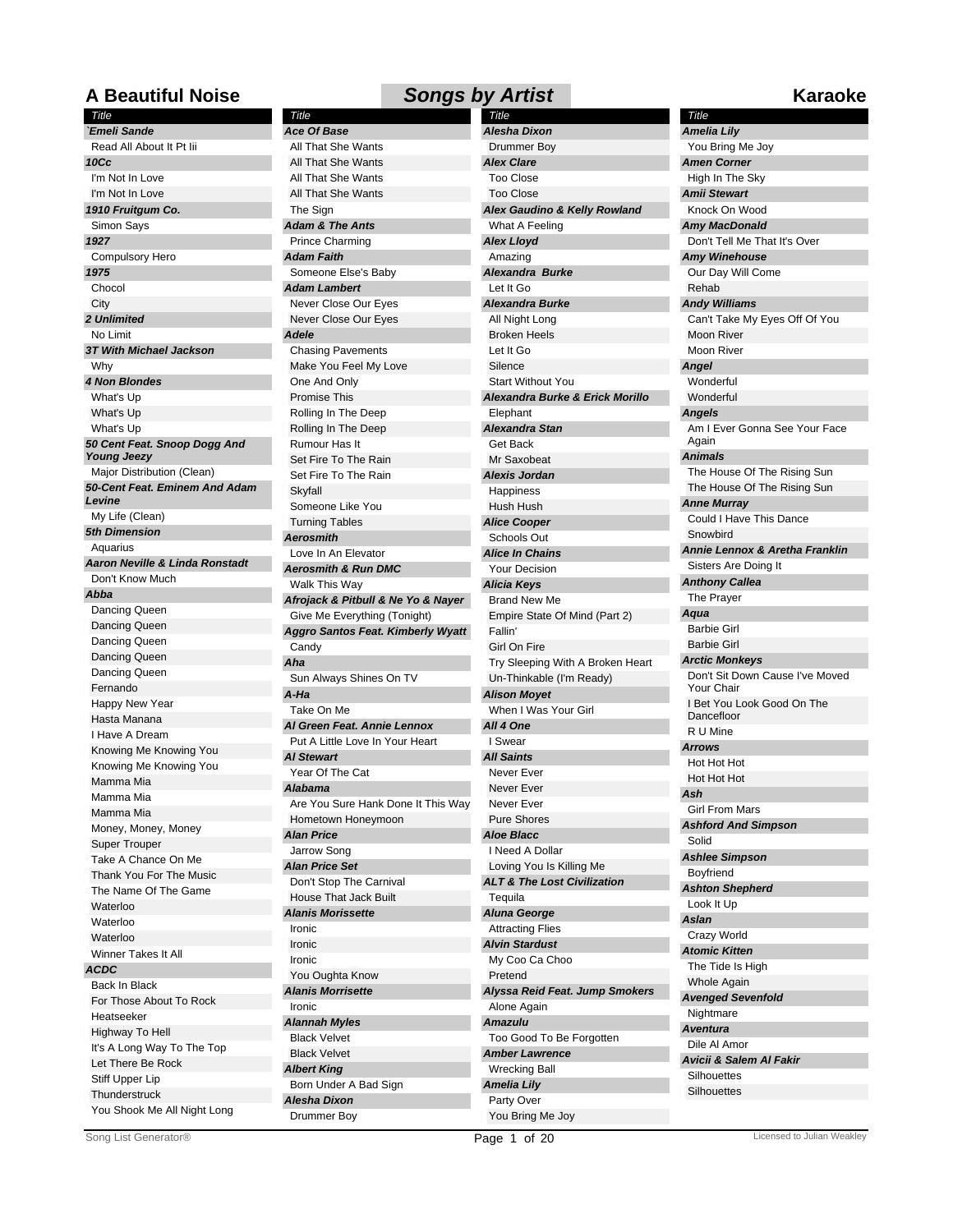## *Title Avicii Vs. Nicky Romero* I Could Be The One (Nicktim) *Avril Lavigne* Alice Complicated **Girlfriend** Smile (Clean Version) What The Hell *B.B. King* The Thrill Is Gone *B.J. Thomas* Everybody Loves A Rain Song *B.O.B* So Good *B.O.B Featuring Bruno Mars* Nothin' On You *B.O.B. Feat. Hayley Williams* Airplanes *B52's* Love Shack *Baby D* Let Me Be Your Fantasy *Bachelors* I Wouldn't Trade You For The World *Bachman-Turner Overdrive* You Ain't Seen Nothing Yet *Backstreet Boys* Incomplete Quit Playing Games With My Heart *Bad Meets Evil & Bruno Mars* Lighters (Clean Version) *Bad Meets Evil Ft Bruno Mars* **Lighters** *Bagatelle* Summer In Dublin *Baily & Moe Bandy* Following The Feeling *Baltimora* Tarzan Boy *Bananarama* Bananarama Medley Venus *Band Aid* Do They Know It's Christmas *Band Aid 20* Do They Know It's Christmas *Band Of Irish Guards* Dear Old Donegal *Bangles* Eternal Flame Manic Monday Manic Monday Walk Like An Egyptian *Barbara Fairchild* Teddy Bear Song *Barbara Mandrell* One Of A Kind Pair Of Fools *Barbra Streisand* All I Ask Of You Comin' In And Out Of Your Life Evergreen **Guilty** Life Story

## People Second Hand Rose Tell Him The Way We Were We're Not Making Love Anymore What Kind Of Fool Woman In Love You Don't Bring Me Flowers Copacabana Copacabana Copacabana Copacabana Mandy One Voice Somewhere In The Night Somewhere In The Night When October Goes Pompeii Summerlove Sensation Surfin' USA Surfin' USA Hey Jude I Saw Her Standing There Let It Be Please Please Me She Loves You She's Leaving Home Something Twist & Shout *Title Barbra Streisand* My Man *Barbra Streisand & Celine Dion* Tell Him *Barbra Streisand & Donna Summer* No More Tears *Barbra Streisand & Neil Diamond* You Don't Bring Me Flowers *Barry* It's A Miracle *Barry Manilow* Copacabana *Barry Mann* Who Put The Bomp (In The Bomp, Bomp, Bomp) *Barry White* You're The First, The Last, My Everything *Baseballs* I Don't Feel Like Dancin' *Bastille* Laura Palmer *Bay City Rollers* Bye Bye Baby *Be Bop Deluxe* Ships In The Night *Beach Boys* Good Vibrations *Beastie Boys* Fight For Your Right *Beatles* Back In The U S S R *Beautiful South* Don't Marry Her *Becky Hobbs & Moe Bandy*

## Jive Talkin' **Massachusetts** Night Fever Night Fever This Is Where I Came In Heaven Is A Place On Earth Let Your Love Flow Let Your Love Flow The Rose The Wind Beneath My Wings Countdown (Clean) End Of Time Love On Top Single Ladies (Put A Ring On It) Black Chandelier **Captain** God & Satan Don't Explain God Bless This Child Good Morning Heartache My Man Strange Fruit **A Beautiful Noise** *Songs by Artist* **Karaoke** *Title Becky Hobbs & Moe Bandy* Let's Get Over Them Together *Bee Gees* Bee Gees Boogie Medley *Belinda Carlisle* Heaven Is A Place On Earth *Bellamy Brothers* If I Said You Had A Beautiful Body *Belle Amie* Girls Up *Ben E King* Stand By Me *Ben Howard* Keep Your Head Up *Berlin* Take My Breath Away *Bernard Fanning* Wish You Well *Bette Midler* The Rose *Beverley Craven* Promise Me *Beyonce* Best Thing I Never Had *Beyonce & Justin Timberlake* Until The End Of Time *Beyonce & Shakira* Beautiful Liar *Beyonce And Shakira* Beautiful Liar *Bic Runga* Sway *Biffy Clyro* Biblical *Big Bopper* Chantilly Lace *Bill Haley & The Comets* Rock Around The Clock *Bill Medley & Jennifer Warnes* (I've Had) The Time Of My Life *Billie Holiday* Crazy He Calls Me

You've Changed Blanket On The Ground What I've Got In Mind That's How Country Boys Roll White Wedding White Wedding Uptown Girl Uptown Girl Heart Of A Woman White Christmas Skinny Love Don't Stop The Party Imma Be My Humps Rock That Body Time (Dirty Bit) Agadoo Hokey Cokey Heart Of Glass Heart Of Glass *Title Billie Holiday* Them There Eyes *Billie Jo Spears* Blanket On The Ground *Billy Crash Craddock* Knock Three Times *Billy Currington* Pretty Good At Drinking Beer *Billy Dean* Somewhere In My Broken Heart *Billy Idol* Mony Mony *Billy J Kramer & The Dakotas* Do You Want To Know A Secret *Billy Joel* It's Still Rock & Roll To Me *Billy Ray Cyrus* Achy Breaky Heart *Billy Swan* I Can Help *Bing Crosby* McNamara's Band *Bingo Players Feat. Far East Movement* Get Up *Birdy* Shelter *Black Box* Ride On Time *Black Eyed Peas* Don't Phunk With My Heart *Black Lace* Agadoo *Black Sorrows* Chained To The Wheel *Blanchard & Morgan* You've Got Your Troubles *Blondie* Call Me *Bloodhound Gang* The Bad Touch *Blue* One Love

Memory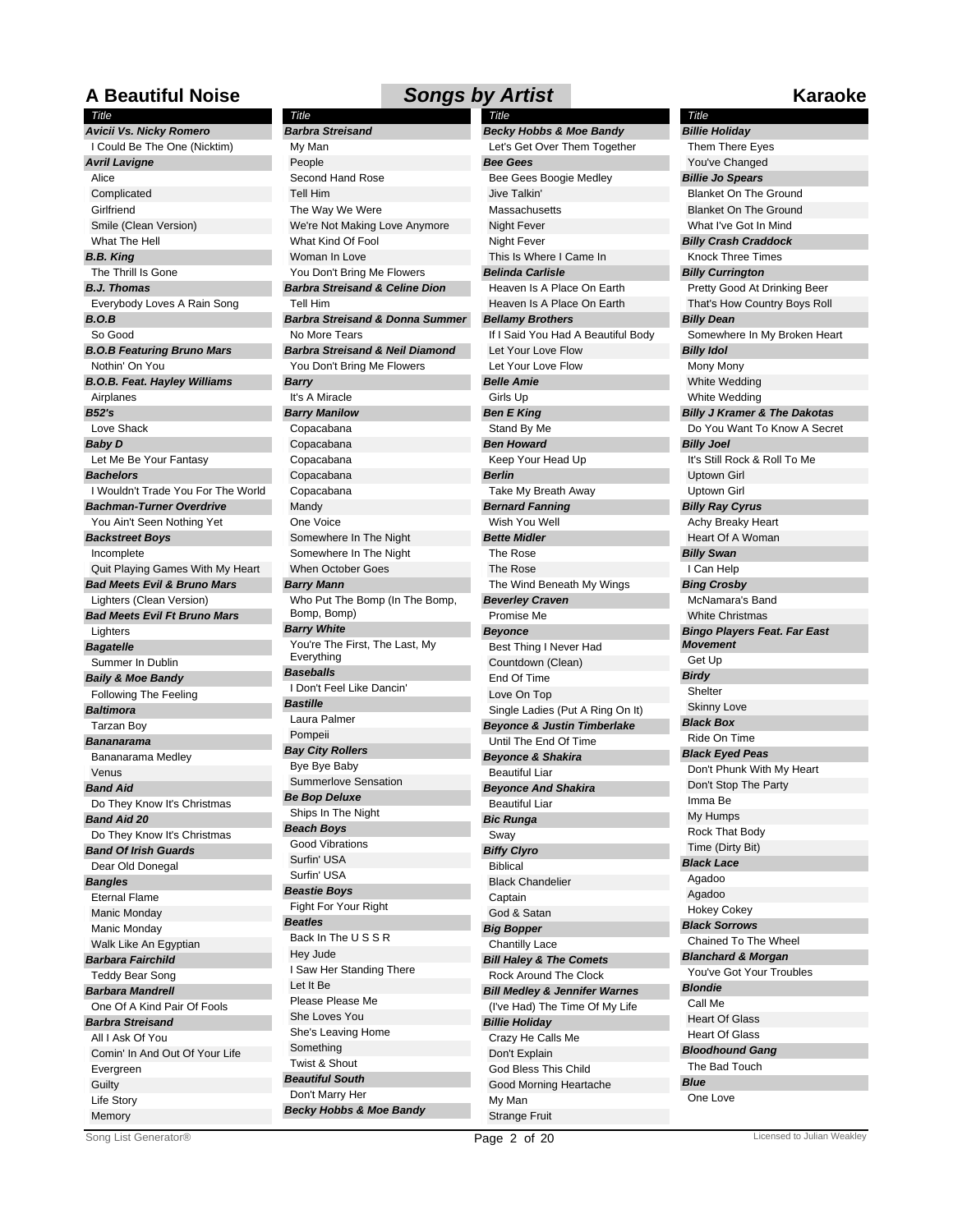## *Title Blue & Stevie Wonder* Signed Sealed Delivered Im Yours *Bluebells* Young At Heart *Blues Brothers* Do You Love Me Everybody Needs Somebody Gimme Some Lovin Minnie The Moocher Shake A Tail Feather Sweet Home Chicago The Blues Don't Bother Me Think Who's Making Love *Blues Brothers,* She Caught The Katy *Blues Brothers, The* Shake A Tail Feather *Blur* Country House There's No Other Way *Bob Marley* Could You Be Loved I Shot The Sheriff Iron Lion Zion Sun Is Shining *Bob Marley & Funkstar De Luxe* Sun Is Shining *Bob Marley & The Wailers* Buffalo Soldier No Woman No Cry *Bob Seger & The Silver Bullet Band* Hollywood Nights Old Time Rock & Roll *Bob Sinclar* Love Generation *Bobby Bare* Detroit City *Bobby Vee* Rubber Ball *Bobby Darin* Beyond The Sea Beyond The Sea Don't Rain On My Parade Dream Lover Mack The Knife Mack The Knife *Bobby Gentry* Ode To Billy Joe *Bobby McFerrin* Don't Worry Be Happy Don't Worry Be Happy *Bobby Vinton* Roses Are Red (My Love) *Bombalurina* Itsy Bitsy Teeny Weeny Yellow Polka Dot Bikini *Bomshel* Just Fine *Bon Jovi* Always Always It's My Life

## Livin' On A Prayer Livin' On A Prayer Livin' On A Prayer Please Come Home For Christmas Sleep When I'm Dead Someday I'll Be Saturday Night Wanted Dead Or Alive You Give Love A Bad Name You Give Love A Bad Name Mary's Boy Child (Oh My Lord) Holding Out For A Hero Total Eclipse Of The Heart No Matter What Picture Of You Words Words Water **Crossfire** Sunday Sunrise Do You Love Me Do You Love Me Do You Love Me Do You Love Me Someone Someone Someone Someone Baby One More Time Criminal Hold It Against Me I Wanna Go I Wanna Go I'm Not A Girl Not Yet A Woman Till The World Ends Toxic *Title Bon Jovi* Lay Your Hands On Me *Boney M* By The Rivers Of Babylon *Bonnie Tyler* Holding Out For A Hero *Borris Picket And The Cryptki* Monster Mash *Bowling For Soup* 1985 *Boyzone* Gave It All Away *Brad Paisley* This Is Country Music *Brandon Flowers* **Crossfire** *Brenda Lee* Brenda Lee Medley *Brian Poole & The Tremeloes* Candy Man *Bridget Mendler* Ready Or Not *Bridgit Mendler* Hurricane *Britney Spears* Baby One More Time *Bronski Beat* Why *Brook Brothers* Warpaint *Brotherhood Of Man*

### Cover Me Dancing In The Dark Human Touch Streets Of Philadelphia Grenade Just The Way You Are Just The Way You Are (Amazing) Locked Out Of Heaven Marry You Marry You Moonshine Runaway Baby The Lazy Song Treasure (Clean) When I Was Your Man Young Girls (Everything I Do) I Do It For You Back To You Back To You Back To You (With Vocal) Best Of Me Can't Stop This Thing We Started Cloud No 9 Everything I Do I Do It For You Everything I Do I Do It For You Heaven Inside Out On A Day Like Today Please Forgive Me Run To You Summer Of '69 I Finally Found Someone When You're Gone Under Your Spell Again *Title Brotherhood Of Man* Save Your Kisses For Me *Brown & Cornelious* I Don't Want To Have To Marry You *Browns* Scarlet Ribbons (For Her Hair) *Bruce Chanel* Keep On *Bruce Channel* Hey! Baby *Bruce Springsteen* Born In The USA *Bruno Mars* Count On Me *Brush Shiels* Dirty Old Town *Bryan Adam* Let's Make A Night To Remember *Bryan Adams* (Everything I Do) I Do It For You *Bryan Adams & Barbra Streisand* I Finally Found Someone *Bryan Adams & Mel C* When Youre Gone *Bryan Adams & Sting & Rod Stewart* All For Love *Buck Owens* Together Again *Buck Owens & The Buckaroos Title*

**Together Again** Under Your Spell Again Buddy Holly Medley 4 Buddy Holly Medley 5 Buddy Holly Medley 6 Peggy Sue Cabaret Happy Talk Burnin Down The House Kung Fu Fighting **Curiosity** Curiosity This Kiss Tonight I'm Getting Over You You're So Vain You're So Vain If I Loved You You'll Never Walk Alone *Buck Owens & The Buckaroos* Rollin' In My Sweet Baby's Arms *Bucks Fizz* Making Your Mind Up *Buddy Holly* Buddy Holly Medley 3 *Buddy Holly & The Crickets* That'll Be The Day *Buggles* Video Killed The Radio Star *Cab Calloway* Minnie The Moocher *Cabaret* Cabaret *Cage The Elephant* Shake Me Down *Calvin Harris* Feel So Close *Calvin Harris & Kelis* Bounce *Calvin Harris & Ne Yo* Let's Go *Calvin Harris Feat. Ellie Goulding* I Need Your Love *Calvin Harris Feat. Florence* Sweet-Nothing *Calvin Harris Feat. Tinie Tempah* Drinking From The Bottle *Candi Staton* Young Hearts Run Free *Captain Sensible* Happy Talk *Cardigans* Love Fool *Cardigans & Tom Jones* Burnin Down The House *Carl Douglas* Kung Fu Fighting *Carly Rae Jepsen* Call Me Maybe *Carly Simon* You're So Vain *Carole King* It's Too Late *Carousel* If I Loved You

Keep The Faith

Song List Generator® 20 20 20 Licensed to Julian Weakley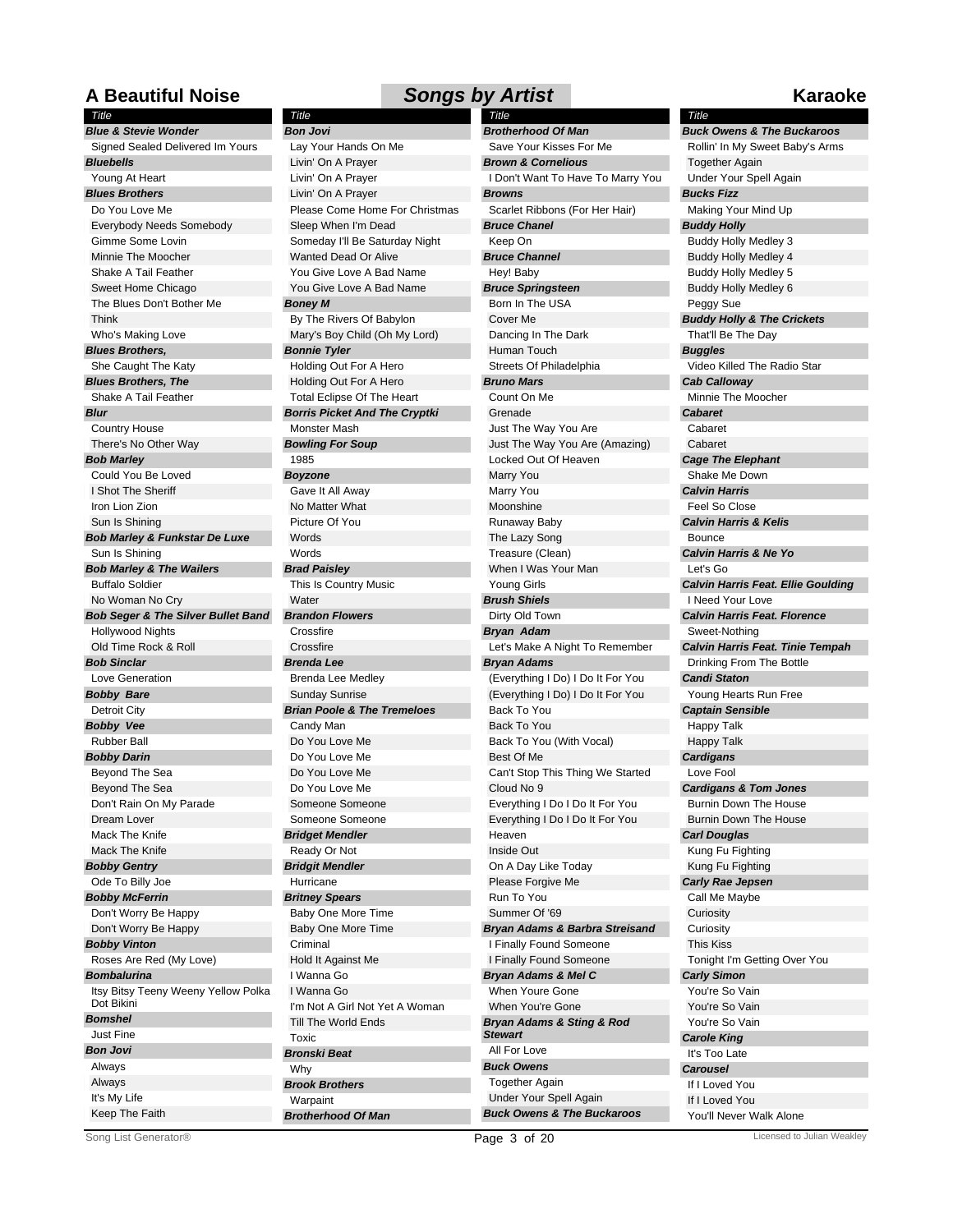## *Title Carousel* You'll Never Walk Alone *Carpenters* Close To You For All We Know Goodbye To Love Hurting Each Other I Won't Last A Day Without You It's Going To Take Some Time Only Yesterday Please Mr Postman Rainy Days And Mondays Sing Superstar This Masquerade Ticket To Ride Top Of The World Top Of The World We've Only Just Begun Yesterday Once More Yesterday Once More *Carrie Underwood* All American Girl Temporary Home *Cars* Drive *Carter's Chord* A Kittle Less Comfortable *Cat Empire* Hello Hello *Catatonia* Road Rage *CC Peniston* Finally *Cee Lo* Forget You *Cee Lo Green* Anyway (Clean) Bright Lights, Bigger City Forget You(Clean) I Want You (Hold On To Love) It's Ok (Clean Version) *Celine Dion* Its All Coming Back To Me My Heart Will Go On *Céline Dion* Because You Loved Me My Heart Will Go On My Heart Will Go On Think Twice *Celine Dion & Barbra Streisand* Tell Him *Celine Dion & Bee Gees* Immortality *Charlene Soraia* Wherever You Will Go *Charles & Eddie* Would I Lie To You *Charley Pride* Crystal Chandeliers *Charlie Rich* Behind Closed Doors I Love My Friend

## Hitz (Clean Version) Believe Believe Gypsies Tramps & Thieves If I Could Turn Back Time If I Could Turn Back Time The Shoop Shoop Song (It's In His Kiss) The Shoop Shoop Song (It's In His Kiss) Swagger Jagger Under The Sun Call My Name Flood Parachute Promise This All That Jazz Class Funny Honey If You Leave Me Now Me & My Baby Mr. Cellophane Nowadays Razzle Dazzle I Know My Love Sweet Talkin' Guy *Title Charlie Rich* The Most Beautiful Girl *Charlotte Church* Crazy Chick *Charly McClain* Sleepin' With The Radio On *Chase & Status Ft Tinie Tempah* Hitz *Cher* Believe *Cher Lloyd* Swagger Jagger *Cher Lloyd & Astro* Want U Back *Cher Lloyd Ft. Mike Posner* With Ur Love *Cheryl* Under The Sun *Cheryl Cole* Call My Name *Cheryl Cole & Travie McCoy* Yeah Yeah *Cheryl Cole Feat. Wretch 32* Screw You (Clean) *Chesney Hawkes* The One And Only *Chi Lites* Homely Girl *Chic* Le Freak *Chicago* All I Care About *Chicane And Bryan Adams* Dont Give Up *Chieftains & The Corrs* I Know My Love *Chiffons* He's So Fine

## Take Off (Male Solo) Don't Wake Me Up Don't Wake Me Up Turn Up The Music Beautiful Candyman Genie In A Bottle Genie In A Bottle Not Myself Tonight Jar Of Hearts Jar Of Hearts Frosty The Snowman Little Drummer Boy Santa Claus Is Coming To Town We Wish You A Merry Christmas The Twist Under The Milky Way Alfie Anyone Who Had A Heart Anyone Who Had A Heart You're My World You're My World *Title Chipmunk & Keri Hilson* In The Air *Chipmunk Feat. Esmee Denters* Until You Were Gone *Chipmunk Feat. Talay Riley* Look For Me *Chipmunk Ft Trey Songz* Take Off (Clean Version) *Choirboys* Run To Paradise *Chris Brown* Don't Judge Me *Chris Brown Feat. Benny Benassi* Beautiful People *Chris Brown Ft Justin Bieber* Next To You *Chris De Burgh* Lady In Red *Chris Rea* Driving Home For Christmas *Christina Aguilera* Ain't No Other Man *Christina Milian* Dip It Low *Christina Perri* A Thousand Years *Christmas* Auld Lang Syne *Christopher Cross* Arthur's Theme (Best That You Can Do) *Chubby Checker* Let's Twist Again *Chuck Berry* Johnny B. Goode *Chumbawamba* **Tubthumping** *Church* The Unguarded Moment *Cilla Black* Alfie *Clare Maguire*

Strokin' Cliff Richard Medley 3 Cliff Richard Medley 4 Congratulations **Congratulations** High Class Baby Living Doll Living Doll Mistletoe & Wine Saviour's Day Somewhere Over The Rainbow Summer Holiday The Millenium Prayer The Young Ones Forever Now Khe Sanh Clocks Clocks Don't Panic Every Teardrop Is A Waterfall God Put A Smile Upon Your Face In My Place Paradise The Scientist **Trouble** Viva La Vida Yellow Yellow It's A Great Day For The Irish Lipstick On Your Collar Stupid Cupid Who's Sorry Now Vegas Girl *Title Clare Maguire* The Last Dance *Clare Maquire* The Shield And The Sword *Clarence Carter* Patches *Clash* Should I Stay Or Should I Go *Cliff Richard* Cant Keep This Feeling In *Cliff Richard & Sarah Brightman* All I Ask Of You *Colbie Caillat* Bubbly *Cold Chisel* Flame Trees *Coldplay* Charlie Brown *Coldplay Ft. Rihanna* Princess Of China *Collective* Teardrop *Colleen Hewitt* Dreaming My Dreams With You *Commitments* Mustang Sally *Connie Francis* Everybody's Somebody's Fool *Conor Maynard* Can't Say No

She Called Me Baby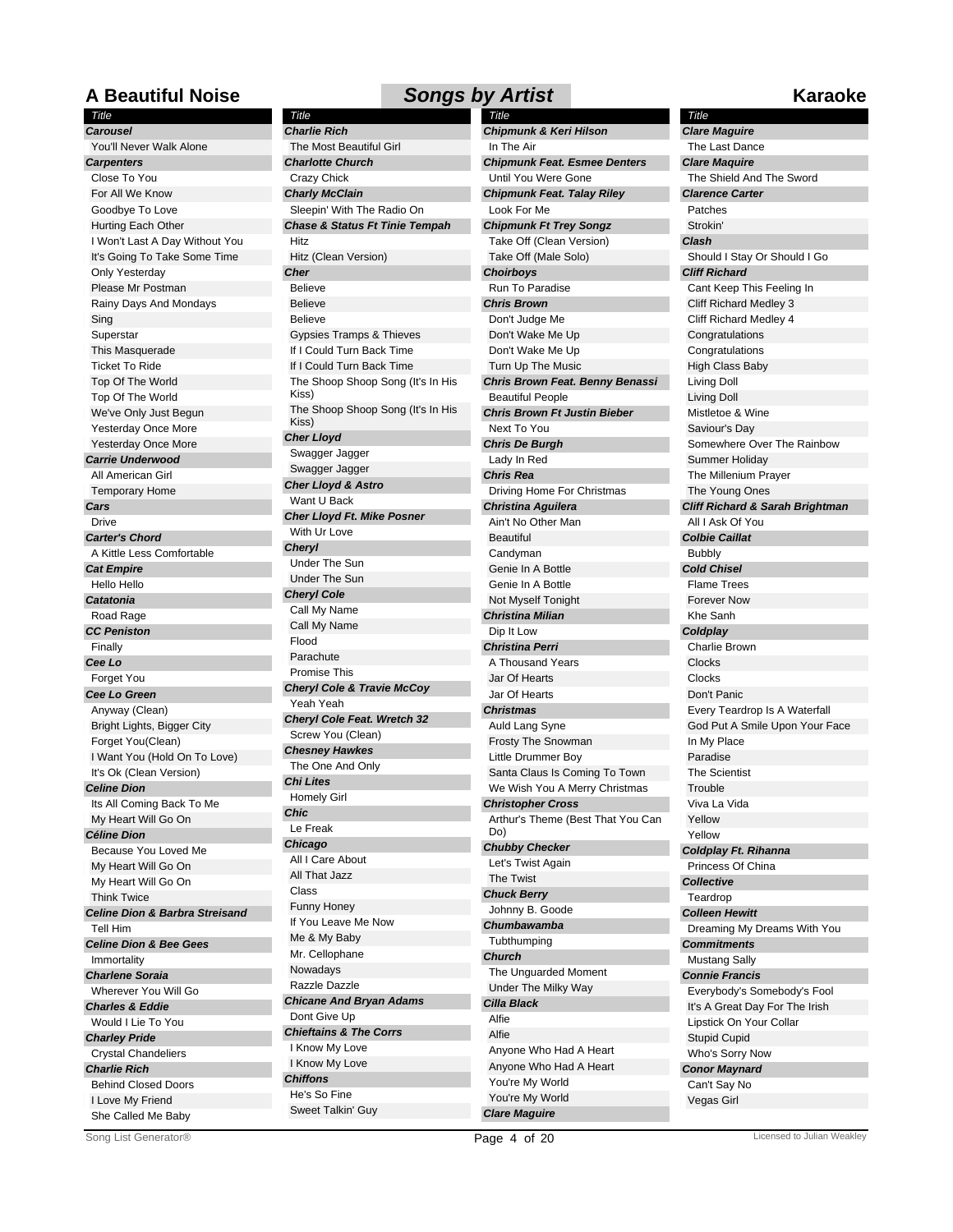| Title                                                  |
|--------------------------------------------------------|
| Conor Maynard & Ne                                     |
| Turn Around                                            |
| <b>Conor Maynard Feat. Wiley</b>                       |
| Animal                                                 |
| <b>Conway Twitty</b>                                   |
| Hello Darlin'                                          |
| Conway Twitty & Loretta Lynn<br>After The Fire Is Gone |
| <b>Corinne Bailey Rae</b>                              |
| Put Your Records On                                    |
| Corrs                                                  |
| Angel                                                  |
| Angel                                                  |
| <b>Breathless</b>                                      |
| <b>Breathless</b>                                      |
| Dreams                                                 |
| Dreams                                                 |
| Dreams                                                 |
| Give The Reason                                        |
| Give The Reason                                        |
| I Never Loved You Anyway                               |
| I Never Loved You Anyway                               |
| Irresistable                                           |
| Irresistable                                           |
| Long Night                                             |
| Long Night                                             |
| One Night                                              |
| One Night                                              |
| Radio                                                  |
| Radio                                                  |
| Runaway                                                |
| Runaway                                                |
| So Young                                               |
| So Young                                               |
| <b>Summer Sunshine</b><br>Summer Sunshine              |
| What Can I Do                                          |
| What Can I Do                                          |
| Would You Be Happier                                   |
| Would You Be Happier                                   |
| <b>Cory Morrow</b>                                     |
| <b>Brand New Me</b>                                    |
| <b>Counting Crows</b>                                  |
| Mr. Jones                                              |
| <b>Cover Drive</b>                                     |
| Explode                                                |
| Explode                                                |
| Sparks                                                 |
| Twilight                                               |
| Coves                                                  |
| <b>Wicked Game</b>                                     |
| <b>Craig Douglas</b>                                   |
| Pretty Blue Eyes                                       |
| <b>Cranberries</b>                                     |
| Free To Decide                                         |
| Free To Decide                                         |
| Linger                                                 |
| Linger<br>Promises                                     |
| Promises                                               |
| Salvation                                              |
| Salvation                                              |
| Salvation                                              |
| Salvation                                              |

## When You're Gone Zombie Zombie Zombie Zombie Strange Brew Sunshine Of Your Love White Room Have You Ever Seen The Rain Lookin' Out My Back Door Four Seasons In One Day Don't It Make My Brown Eyes Blue Don't It Make My Brown Eyes Blue Don't It Make My Brown Eyes Blue Talking In Your Sleep Karma Chameleon Girls Just Wanna Have Fun Hey Now (Girls Just Wanna Have Fun) Time After Time True Colours Give A Little Love Give A Little Love Magic Is There Magic Is There *Title Cranberries* When You're Gone *Cream* **Badge** *Creedence Clearwater Revival* Bad Moon Rising *Crowded House* Don't Dream It's Over *Crying Shames* Please Stay *Crystal Gayle* Don't It Make My Brown Eyes Blue *Crystals* He's A Rebel *Crystals, The* Da Doo Ron Ron *Culture Club* Karma Chameleon *Cutting Crew* I Just Died In Your Arms Tonight *Cyndi Lauper* Girls Just Wanna Have Fun *D Ream* Shoot Me With Your Love *D. Houston & B. Mandrell* After Closing Time *Daddy Cool* Eagle Rock *Daft Punk Feat.- Pharrell Williams* Get Lucky *Daft Punk Ft.Pharrell Williams* Lose Yourself To-Dance *Daisy Dares You Feat. Chipmunk* Number One Enemy *Daniel O'Donnell* Forty Shades Of Green *Daniel Powter* Bad Day *Dappy*

No Regrets Yin Yang (Clean) The Horses Heroes Stars Are Out Tonight Where Are We Now *Title Dappy* Good Intentions *Dappy Feat. Brian May* Rock Star (Clean) *Darius Rucker* Come Back Song *Darryl Worley* Keep The Change *Darts* Come Back My Love *Daryl Braithwaite* One Summer *Dave Arthur & The Fureys* When You Were Sweet Sixteen *Dave Dudley* Six Days On The Road *David Archuleta* Something 'Bout Love *David Banner, & 9Th Wonder & Ludacris & Ambrosius, Maesha* Be With You *David Bowie* China Girl *David Bowie & Mick Jagger* Dancing In The Street *David Cassidy* Daydreamer *David Essex* Gonna Make You A Star *David Guetta & Chris Brown & Lil' Wayne* I Can Only Imagine *David Guetta & Chriss Willis Feat. Fergie* Gettin' Over You *David Guetta & Rihanna* Who's That Chick *David Guetta & Sia* She Wolf (Falling To Pieces) *David Guetta & Taio Cruz And Ludacis* Little Bad Girl *David Guetta & Usher* Without You *David Guetta Feat. Taped Rai* Just One Last Time *David Guetta Ft. Sia* Titanium *David Guetta Ft.Ne-Yo-And Akon* Play Hard *David Guetta Rihanna Ft* Right Now *David Guetta Vs. Snoop Dogg* Sweat *David Guetta, & Chris Brown & Lil' Wayne* I Can Only Imagine *David Guetta, & Flo Rida & Nicki Minaj*

You Mean The World To Me Oliver Twist Buona Sera Embracable You Everybody Loves Somebody Gentle On My Mind Houston I Will Innamorata It's Beginning To Look A Lot Like Christmas Little Ole Wine Drinker Me Memories Are Made Of This On An Evening In Roma Sam's Song Sway That's Amore That's Amore Volare Volare You're Nobody Till Somebody Loves You Breakfast At Tiffany's Survivor *Title David Guetta, & Flo Rida & Nicki Minaj* Where Them Girls At (Clean) *David Houston* Almost Persuaded No. 2 *David Lee Roth* Just A Gigolo *David Soul* Don't Give Up On Us *Dawn* Knock Three Times *D'Banj* Oliver Twist *Dean Martin* Ain't That A Kick In The Head *Dean Martin & Helen O'Connell* How D'ya Like Your Eggs In The Morning *Dee-Lite* Groove Is In The Heart *Deep Blue Something* Breakfast At Tiffany's *Def Leppard* Hysteria *Del Shannon* Hats Off To Larry *Delphic* Doubt *Delta Goodrem* Predictable *Delta Goodrem & Brian McFadden* Almost Here *Demi Lovato* Heart Attack *Desert Rose Band* Ashes Of Love *Destinys Child* Independent Woman (Part 1) *Destiny's Child* Nuclear (Clean)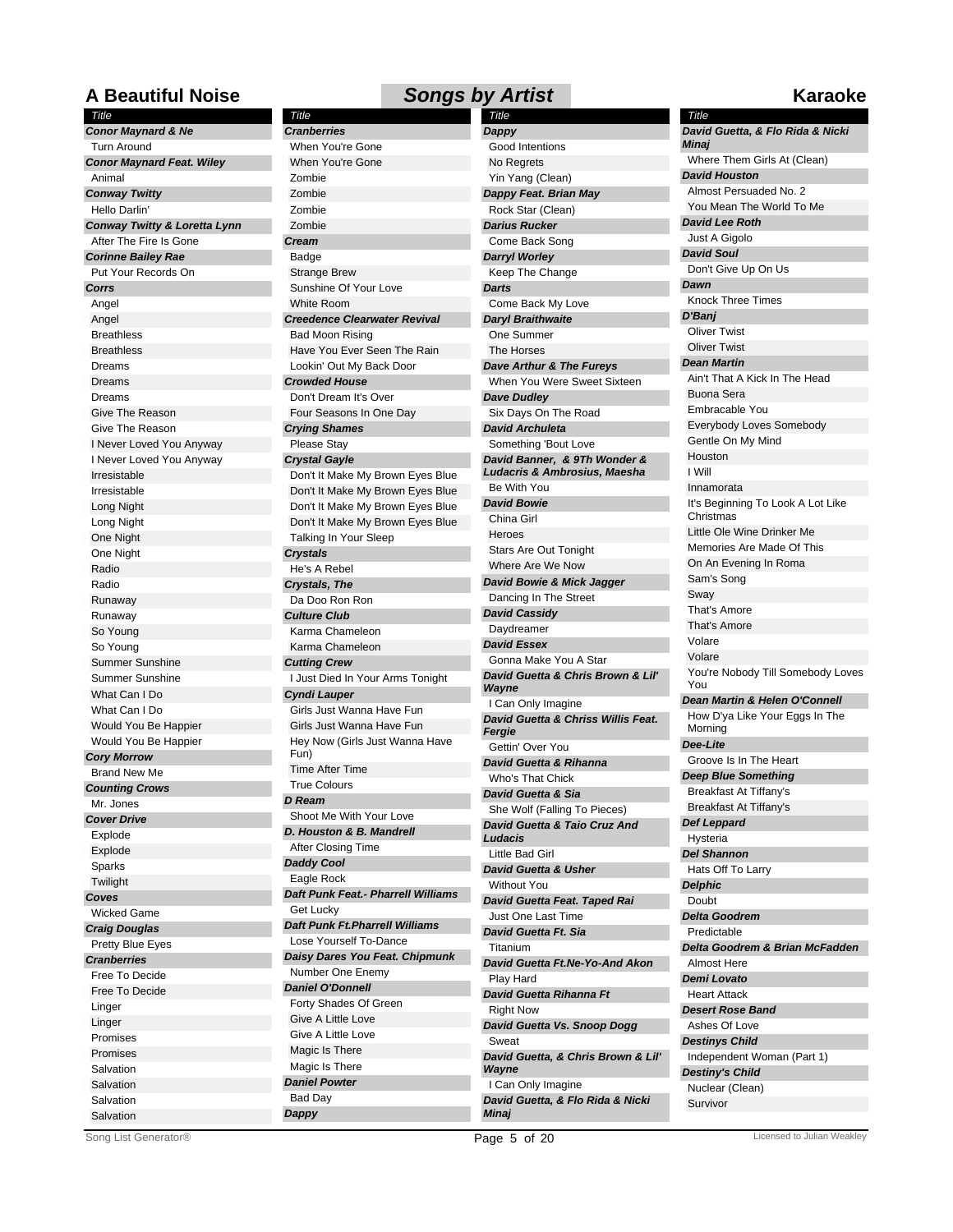| Title                                              |
|----------------------------------------------------|
| <b>Detroit Spinners</b>                            |
| <b>Ghetto Child</b>                                |
| Dev                                                |
| In The Dark                                        |
| <b>Dev &amp; The Cataracs</b>                      |
| <b>Bass Down Low</b>                               |
| Bass Down Low (Clean)                              |
| Devlin & Ed Sheeran                                |
| Watchtower (All Along The)                         |
| Watchtower (All Along The)                         |
| Devlin Feat. Diane Birch<br>Rewind                 |
| <b>Dexy's Midnight Runners</b>                     |
| Come On Eileen                                     |
| <b>Diana Krall</b>                                 |
| As Long As I Live                                  |
| Cry Me A River                                     |
| Devil May Care                                     |
| The Look Of Love                                   |
| <b>Diana Ross</b>                                  |
| <b>Chain Reaction</b>                              |
| Diana Ross & Lionel Richie                         |
| <b>Endless Love</b>                                |
| <b>Diana Ross And The Supremes</b>                 |
| <b>Baby Love</b>                                   |
| <b>Diana Vickers</b>                               |
| Cinderella                                         |
| My Wicked Heart                                    |
| Once                                               |
| The Boy Who Murdered Love                          |
| Dianna Corcoran                                    |
| Thank You For Cheating On Me                       |
|                                                    |
| Diddy & Dirty Money & Skylar Grey                  |
| Coming Home                                        |
| Diddy & Dirty Money & Swizz Beatz                  |
| Ass On The Floor                                   |
| <b>Dido</b>                                        |
| Thank You                                          |
| <b>Dierks Bentley</b>                              |
| I Wanna Make You Close Your Eyes                   |
| <b>Dion</b>                                        |
| Runaround Sue                                      |
| The Wanderer                                       |
| <b>Dion &amp; The Belmonts</b>                     |
| Teenager In Love                                   |
| <b>Dionne Warwick</b>                              |
| Heartbreaker                                       |
| <b>Dionne Warwick &amp; Friends</b>                |
| That's What Friends Are For                        |
| <b>Dire Straits</b>                                |
| <b>Brothers In Arms</b>                            |
| <b>Brothers In Arms</b>                            |
| Money For Nothing                                  |
| So Far Away                                        |
| Walk Of Life                                       |
| <b>Disclosure Feat. AlunaGeorge</b>                |
| <b>White Noise</b>                                 |
| <b>Disclosure Ft.Eliza Doolittle</b><br>You And Me |
| <b>Disturbed</b>                                   |
|                                                    |
| Another Way To Die                                 |
| <b>Divine Comedy</b><br>Something For The Weekend  |

## I Touch Myself Ready To Run There's Your Trouble Scream Power (Clean) Louder 9 To 5 Here You Come Again Jolene Jolene American Pie Crying I Recall A Gypsy Woman Hot Stuff Hot Stuff Love To Love You Baby State Of Independence This Time I Know It's For Real *Title Divinyls* I Touch Myself *Dixie Chicks* Not Ready To Make Nice *Dixie Cups* Chapel Of Love *Dizzee Rascal* Dirtee Disco *Dizzee Rascal & James Corden* Shout For England *Dizzee Rascal & Pepper* Scream *Dizzee Rascal Ft.Robbie Williams* Goin' Crazy *Dj Fresh & Ravaughn* Feeling *DJ Fresh Feat. Dizzee Rascal* Power (Clean) *DJ Fresh Feat. Rita Ora* Hot Right Now *DJ Fresh Ft Sian Evans* Louder *Dj Otzi* Hey Baby *DJ Sammy* Heaven (Slow Version) *Dolly Parton* 9 To 5 *Dolly Parton & Kenny Rogers* Islands In The Stream *Dolores Keane* The Island *Don Williams* You're My Best Friend *Don Henley* New York Minute *Don Henley & Stevie Nicks* Leather & Lace *Don McLean* American Pie *Don Williams* Amanda *Donna Fargo* Funny Face *Donna Summer* Bad Girls

| Title                                                | Title                   |
|------------------------------------------------------|-------------------------|
| Donna Summer & Barbra Streisand                      | <b>Duke Dumont</b>      |
| No More Tears (Enough Is Enough)                     | Need U (100%            |
| Donovan                                              | <b>Duran Duran</b>      |
| Jennifer Juniper                                     | Come Undone             |
| <b>Dot Rotten</b>                                    | Girls On Film           |
| Overload                                             | Hungry Like TI          |
| Overload                                             | Is There Some           |
| <b>Doves</b>                                         | <b>Ordinary World</b>   |
| There Goes The Fear                                  | <b>Ordinary Work</b>    |
| Dr Dre & Eminem & Skylar Grey                        | Reach Up For            |
| I Need A Doctor (Clean Version)                      | Reflex                  |
| <b>Dr Hook</b>                                       | Rio                     |
| A Little Bit More                                    | Save A Prayer           |
| <b>Better Love Next Time</b>                         | Save A Prayer           |
| If I Said You Had A Beautiful Body                   | View To A Kill          |
| If I Said You Had A Beautiful Body                   | What Happens            |
| Only Sixteen                                         | <b>Wild Boys</b>        |
| <b>Sexy Eyes</b>                                     | <b>Dustry Springt</b>   |
| Sharing The Night Together                           | I Only Want To          |
| Sweetest Of All                                      | I Only Want To          |
| When You're In Love With A                           | <b>Dusty Springfi</b>   |
| <b>Beautiful Woman</b>                               | I Only Want To          |
| When You're In Love With A<br><b>Beautiful Woman</b> | Son Of A Prea           |
| When You're In Love With A                           | Son Of A Prea           |
| Beautiful Woman                                      | Son Of A Prea           |
| <b>Drake</b>                                         | Wishin' & Hopi          |
| Find Your Love                                       | You Don't Hav           |
| <b>Drake Ft. Rihanna</b>                             | You Don't Hav           |
| Take Care                                            | You Don't Hav           |
| <b>D'Ream</b>                                        | <b>Dusty Springfi</b>   |
| Things Can Only Get Better                           | What Have I D           |
| <b>Drifters</b>                                      | <b>Dwight Yoakar</b>    |
| At The Club                                          | A Thousand M            |
|                                                      |                         |
|                                                      | <b>Suspicious Mir</b>   |
| At The Club                                          | <b>Eagle Eye Che</b>    |
| Come On Over To My Place                             | Save Tonight            |
| Come On Over To My Place                             | <b>Eagles</b>           |
| Kissin' In The Back Row Of The<br>Movies             | Desperado               |
| Kissin' In The Back Row Of The                       | Eagles Medley           |
| Movies                                               | Heartache Tor           |
| Like Sister And Brother                              | <b>Hotel California</b> |
| Like Sister And Brother                              | Lyin' Eyes              |
| Saturday Night At The Movies                         | <b>Earl Thomas C</b>    |
| There Goes My First Love                             | Holding Her Ar          |
| There Goes My First Love                             | Once In A Blue          |
| <b>This Magic Moment</b>                             | Earth, Wind &           |
| <b>Under The Boardwalk</b>                           | Lets Groove             |
| <b>Under The Boardwalk</b>                           | Let's Groove            |
| <b>Under The Boardwalk</b>                           | East 17                 |
| You're More Than A Number                            | Stay Another D          |
| <b>Dubliners</b>                                     | <b>Easybeats</b>        |
| <b>Black Velvet Band</b>                             | Friday On My I          |
| Seven Drunken Nights                                 | She's So Fine           |
| <b>Dubstar</b>                                       | Echo & The Bu           |
| <b>Stars</b>                                         | Seven Seas              |
| <b>Duffy</b>                                         | <b>Ed Sheeran</b>       |
| Mercy                                                | A Team                  |
| Mercy                                                | Drunk                   |
| Mercy                                                | Give Me Love            |
| Serious                                              | Lego House              |
| <b>Warwick Avenue</b>                                | Small Bump              |
| <b>Warwick Avenue</b>                                | Small Bump              |
| Well, Well, Well                                     | You Need Me             |

he Wolf **In There I**s Should Know Ordinary World Ordinary World The Sunrise Save A Prayer Save A Prayer **Tomorrow Be With You** cher Man cher Man cher Man Wishin' & Hopin' e To Say You Love Me e To Say You Love Me e To Say You Love Me  $nds$ Eagles Medley 3 hight Hotel California on e I Don't Need You (Clean Version) *Duke Dumont Feat. A-M-E* Need U (100%) Come Undone *Dustry Springfield* **Be With You** *Dusty Springfield* **Be With You** *Dusty Springfield & Pet Shop Boys* One To Deserve This *Dwight Yoakam* liles From Nowhere *Eagle Eye Cherry Earl Thomas Conley* nd Loving You *Earth, Wind & Fire* Jay Mind *Echo & The Bunnymen*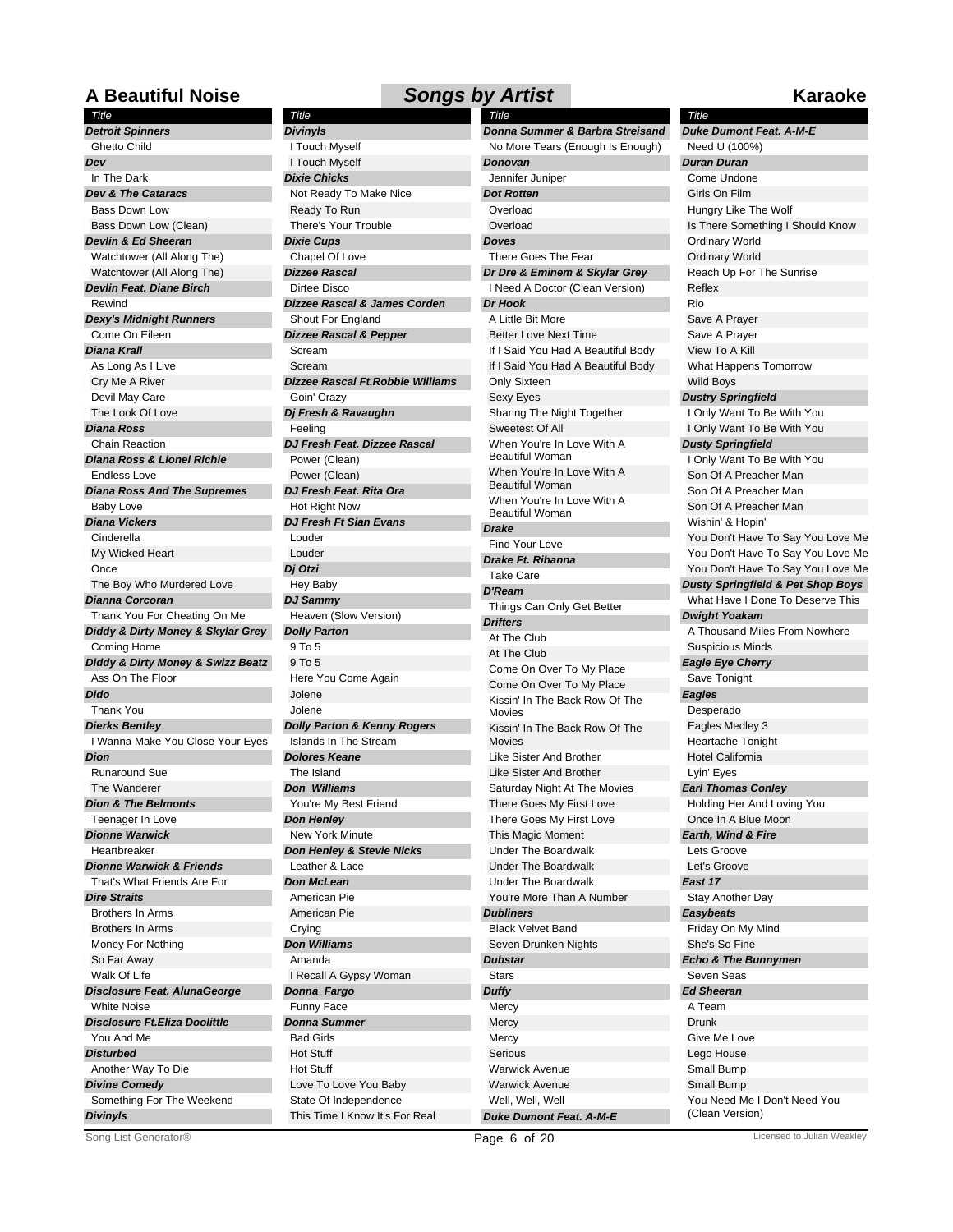### *Title Ed Sheeran Taylor Swift Ft* Everything Has Changed *Eddie Cochran* C'mon Everybody *Eddie Grant* I Don't Wanna Dance *Eddie Rabbitt* I Love A Rainy Night Someone Could Lose A Heart **Tonight** Step By Step *Eddie Rabbitt & Crystal Gayle* You And I *Eddison Lighthouse* Love Grows (Where My Rosemary Goes) *Eddy Raven* In A Letter To You *Edward Maya & Vika Jigulina* Stereo Love *Edwyn Collins* Girl Like You *El Debarge &Faith Evans* Lay With You *Electric Light Orchestra* Don't Bring Me Down Livin' Thing Turn To Stone Wild West Hero *Electronic* Get The Message *Elgins* Heaven Must Have Sent You *Eliza Doolittle* Pack Up *Ella Fitzgerald* A-Tisket A-Tasket I Only Have Eyes For You It's All Right With Me Putting On The Ritz Stairway To The Stars This Can't Be Love *Ellie Golding* Lights *Ellie Goulding* Anything Could Happen **Explosions** Guns & Horses Starry Eyed Your Song

*Elton John* All That I'm Allowed I'm Thankful Are You Ready For Love Believe Blessed Can You Feel The Love Tonight Candle In The Wind Circle Of Life Crocodile Rock Don't Let The Sun Go Down On Me I Want Love Made In England Nikita Original Sin

M'Innamoro)

## **Sacrifice Sacrifice** Sad Songs (Say So Much) Simple Life Something About The Way Something About The Way You Look This Train Dont Stop Here Your Song Don't Go Breaking My Heart Always On My Mind American Trilogy Are You Lonesome Tonight Burning Love Devil In Disguise Don't Be Cruel G.I. Blues Good Luck Charm Hard Headed Woman Hound Dog In The Ghetto Jailhouse Rock King Creole Memphis Tenessee O Come All Ye Faithful One Night Suspicious Minds That's Alright There's A Fool Such As I, (Now & Then) Wonder Of You Wooden Heart My Kind Of Love My Kind Of Love Next To Me Read All About It Pt Iii This Day This Day *Title Elton John* Recover Your Soul *Elton John & Dee* True Love *Elton John & Kiki Dee* Don't Go Breaking My Heart *Elvis Presley* Return To Sender *Elvis Presley* All Shook Up *Elvis Presley Feat. JXL* A Little Less Conversation *Emeli Sande* Heaven *Emeli Sande And Rick Smith* Here It Comes *Emeli Sande Ft. Naughty Boy* Daddy *EMF* Unbelievable *Emma's Imagination* Focus *End Of Fashion* O Yeah *Engelbert Humperdinck* A Man Without Love (Quando

Am I That Easy To Forget Bella Italia Can't Take My Eyes Off You Les Bicyclettes De Belsize Misty Blue On The Wings Of A Silver Bird One World Quando Quando Quando Quando Quando Quando Release Me (And Let Me Love Again) Spanish Eyes Ten Guitars The Last Waltz There Goes My Everything Heartbeat Change The World Cocaine Cocaine I Shot The Sheriff Layla My Father's Eyes My Father's Eyes (With Vocal) My Father's Eyes (With Vocal) Tears In Heaven Wonderful Tonight I Just Wanna Make Love To You Sunday Kind Of Love Trust In Me There Must Be An Angel Thorn In My Side Bridge Over Troubled Water Fields Of Gold Imagine Over The Rainbow Over The Rainbow Songbird *Title Engelbert Humperdinck* After The Lovin' *Engelbert Humperdinck (Eurovision 2012)* Love Will Set You Free *Enrique Iglesias* I Like It *Enrique Iglesias Ft Nicole Scherzinger* Heartbeat *Erasure* Sometimes *Eric Benet* Never Want To Live Without You *Eric Clapton* Change The World *Eskimo Joe* Black Fingernails, Red Wine *Esmee Denters Feat. Justin Timberlake* Love Dealer *Etta James* At Last *Eurythmics* Sweet Dreams (Are Made Of This) *Eva Cassidy* Blue Skies *Eva Cassidy & Katie Melua*

Call Me When You're Sober Bye Bye Love Walk Right Back Close Enemies Kickstarts Midnight Run Perfect Replacement (Clean) Stay Awake More Than Words More Than Words This Kiss Young Volcanoes (Clean) Turn Up The Love Live My Life I Cry Let It Roll Whistle **Whistle** *Title Eva Cassidy & Katie Melua* What A Wonderful World *Evanescence* Bring Me To Life *Everly Brothers* Bye Bye Love *Everything Everything* My Kz Ur Bf *Example* Changed The Way You Kiss Me *Extreme* Get The Phunk Out *Fairground Attraction* Perfect *Faith Hill* Breathe *Fall Out Boy* My Songs Know What You Did In The Dark (Light Em Up) *Far East Movement* Like A G6 *Far East Movement & Cataracs & Dev.* Like A G6 *Far East Movement & Cover Drive* Turn Up The Love *Far East Movement Feat. Justin Bieber* Live My Life *Faron Young* Hello Walls *Fats Domino* Blueberry Hill *Feargal Sharkey* A Good Heart *Fergie* Big Girls Don't Cry *Fine Young Cannibals* Good Thing *Fleetwood Mac* Big Love *Flo Rida* Good Feeling *Flo Rida & David Guetta* Club Can't Handle Me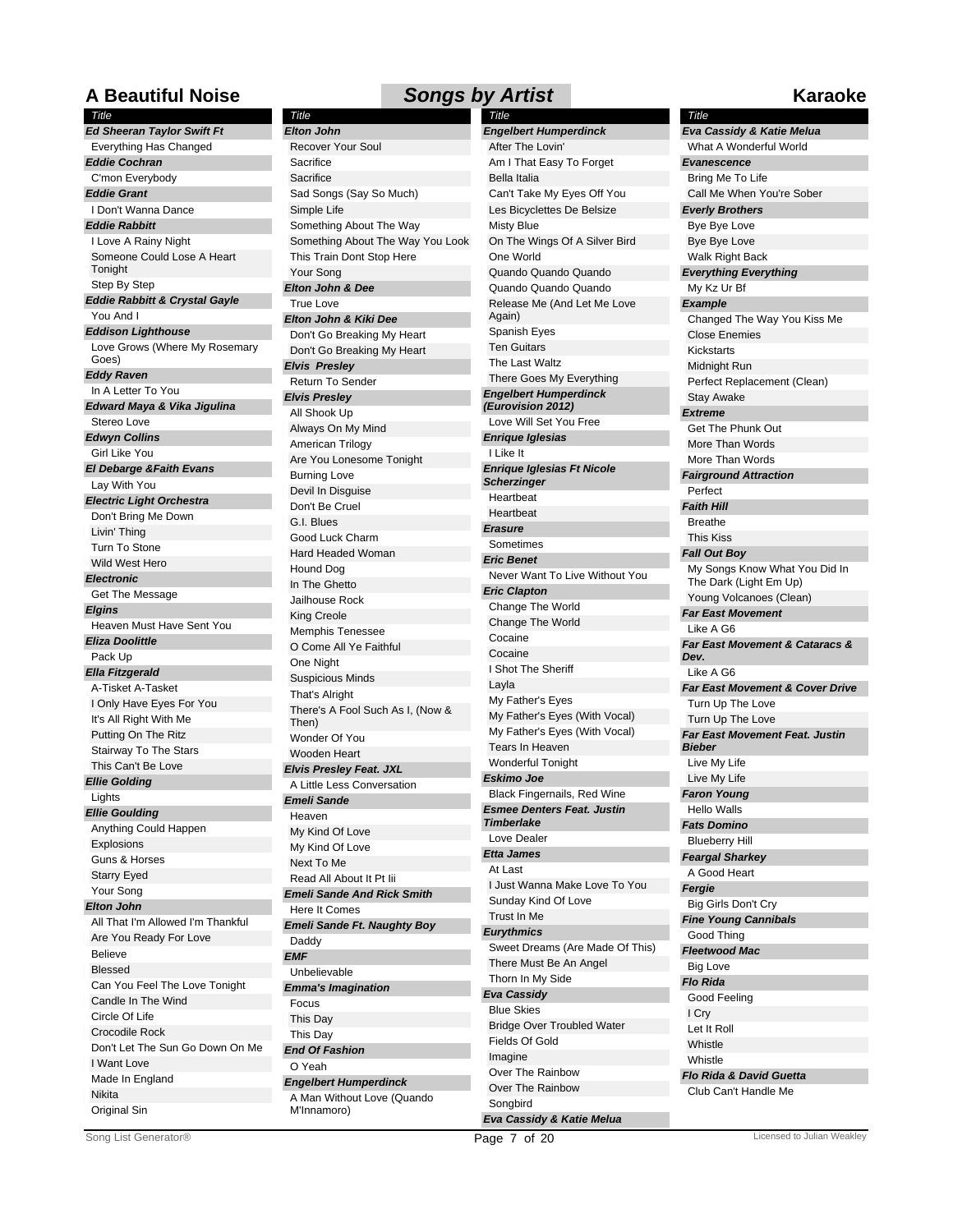| Title                                                |
|------------------------------------------------------|
| Frank Sinatra                                        |
| My Way                                               |
| My Way                                               |
| My Way                                               |
| <b>New York New York</b>                             |
| New York New York<br>New York New York               |
|                                                      |
| Night And Day<br>Something Stupid                    |
| Strangers In The Night                               |
| Strangers In The Night                               |
| <b>Thats Life</b>                                    |
| <b>Thats Life</b>                                    |
| That's Life                                          |
| The Lady Is A Tramp                                  |
| The Lady Is A Tramp                                  |
| You Make Me Feel So Young                            |
| <b>Frankie Avalon</b>                                |
| <b>Beauty School Dropout</b>                         |
| Frankie Goes To Hollywood                            |
| Relax                                                |
| Relax                                                |
| <b>Frankie Laine</b>                                 |
| Mule Train                                           |
| North To Alaska                                      |
| <b>Frankie Miller</b>                                |
| Darlin                                               |
| <b>Frankie Valli</b>                                 |
| Grease                                               |
| Grease                                               |
| Frankie Vaughan                                      |
| Garden Of Eden                                       |
| <b>Fratellis</b>                                     |
| Whistle For The Choir                                |
| <b>Fred Wedlock</b>                                  |
| Oldest Swinger In Town                               |
| <b>Freddie Fender</b>                                |
| Wasted Days And Wasted Nights<br><b>Freddie Hart</b> |
| Easy Loving                                          |
| <b>Freddy Weller</b>                                 |
| Games People Play                                    |
| Free                                                 |
| <b>Alright Now</b>                                   |
| Freiheit                                             |
| Keeping The Dream Alive                              |
| Fresh Prince & Dj Jazzy Jeff                         |
| <b>Boom Shake</b>                                    |
| Summertime                                           |
| <b>Fugees</b>                                        |
| Killing Me Softly                                    |
| Fun                                                  |
| Carry On                                             |
| Some Nights (Clean)                                  |
| Some Nights (Clean)                                  |
| Fun & Janelle Monae                                  |
| We Are Young                                         |
| <b>Funny Girl</b>                                    |
| People                                               |
| People                                               |
| <b>Fyfe Dangerfield</b>                              |
| She's Always A Woman                                 |
| Gabriella Cilmi                                      |
| Sweet About Me                                       |

| Title                                                       |
|-------------------------------------------------------------|
| Gabriella Cilmi                                             |
| Sweet About Me                                              |
| Gabrielle                                                   |
| Dreams                                                      |
| <b>Gabrielle Aplin</b>                                      |
| Panic Cord                                                  |
| Please Don't Say You Love Me                                |
| Power Of Love                                               |
| Ganggajang                                                  |
| Sounds Of Then (This Is Australia)                          |
| Gap Band                                                    |
| Oops Upside Your Head                                       |
| <b>Garth Brooks</b>                                         |
| Aint Going Down Till The Sun<br>Comes Up                    |
| Callin' Baton Rouge                                         |
| Cowboy Cadillac                                             |
| <b>Friends In Low Places</b>                                |
| If Tomorrow Never Comes                                     |
| She's Every Woman                                           |
| The Dance                                                   |
| <b>The Red Strokes</b>                                      |
| The Thunder Rolls                                           |
| <b>Gary Barlow &amp; The Commonwealth</b>                   |
| <b>Band</b>                                                 |
| Sing                                                        |
| <b>Gary Barlow, &amp; The Commonwealth</b>                  |
| Band                                                        |
| Sing                                                        |
| <b>Gary Glitter</b>                                         |
| Another Rock And Roll Christmas                             |
| <b>Gary Morris</b>                                          |
| Don't Look Back                                             |
| <b>Gary Puckett And The Union Gap</b>                       |
| Lady Will Power                                             |
|                                                             |
| <b>Gary Wright</b>                                          |
| Dream Weaver                                                |
| <b>Gatlin Brothers</b>                                      |
| Broken Lady                                                 |
| <b>Gene Vincent</b>                                         |
| Be Bop A Lula                                               |
| George Benson                                               |
| Love X Love                                                 |
| <b>George Harrison</b>                                      |
| My Sweet Lord                                               |
| George Jones                                                |
| She Thinks I Still Care                                     |
| The Ceremony                                                |
| The Grand Tour                                              |
| The Grand Tour                                              |
| You Can Have Her (Him)                                      |
| George McCrae                                               |
| Rock Your Baby                                              |
| Rock Your Baby<br>George Michael                            |
| <b>Careless Whisper</b>                                     |
| Faith                                                       |
|                                                             |
| George Michael & Aretha Franklin<br>I Knew You Were Waiting |
| George Michael & Elton John                                 |
| Don't Let The Sun Go Down On Me                             |
| <b>George Strait</b>                                        |
| Twang                                                       |
| <b>George Thorogood And The</b>                             |

It's Gonna Be All Right Walk Hand In Hand You'll Never Walk Alone You'll Never Walk Alone Que Sera Mi Vida Love Machine Something New The Promise Midnight Train To Georgia You're The Best Thing That Ever Happened To Me The Way We Were Don't Stop Believing Loser Like Me Galveston Gentle On My Mind Honey Come Back Old Home Town Rhinestone Cowboy Rhinestone Cowboy Try A Little Kindness Wichita Lineman Wichita Lineman I Will Survive I Will Survive Last Night Blowing Off *Title George Thorogood And The Destroyers* Bad To The Bone *Geri Halliwell* Its Raining Men *Gerry & The Pacemakers* I'll Be There *Gerry Rafferty* Baker Street *Gibson Brothers* Que Sera Mi Vida *Girls Aloud* Beautiful Cause You Love Me *Gladys Knight* Help Me Make It Through The Night *Gladys Knight & The Pips* Baby Don't Change Your Mind *Glee Cast* Deck The Rooftop *Glen Campbell* Dreams Of The Everyday Housewife *Gloria Estefan* Turn The Beat Around *Gloria Gaynor* I Will Survive *Gnarls Barkley* Crazy *Goats Dont Shave* Hills Of Donegal *Goldfrapp* Rocket *Goo Goo Dolls* Home *Good Charlotte* Dance Floor Anthem *Goodies* Black Pudding Bertha

**Page 8 of 20** Licensed to Julian Weakley **Page 8 of 20** Licensed to Julian Weakley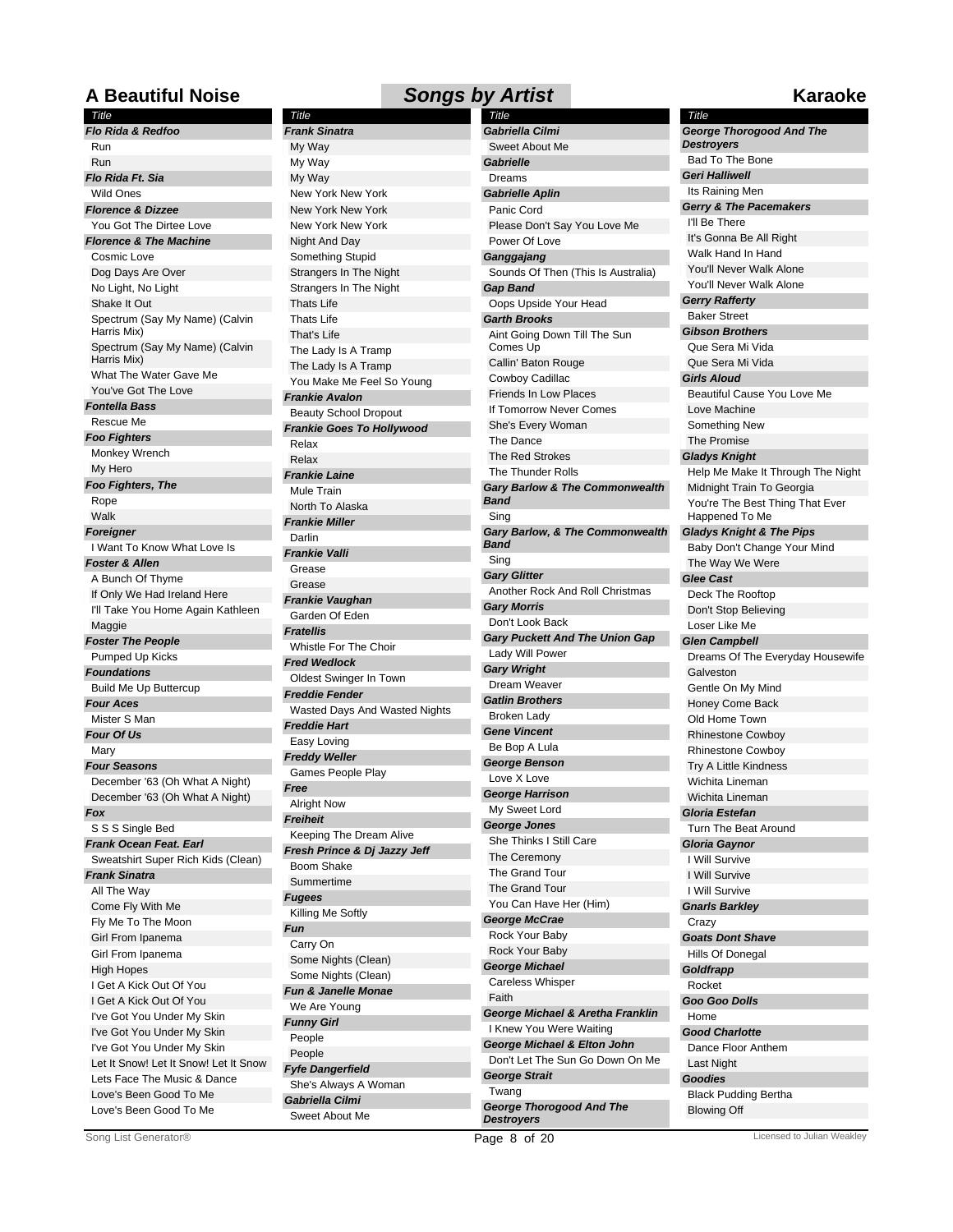| Title                                          |
|------------------------------------------------|
| Goodies                                        |
| In Betweenies                                  |
| <b>Last Chance Dance</b>                       |
| Make A Daft Noise For Christmas                |
| Please Let Us Play                             |
| <b>Sick Man Blues</b>                          |
| Wild Thing                                     |
| Gorillaz                                       |
| El Manana                                      |
| Stylo                                          |
| Gotye                                          |
| Eyes Wide Open                                 |
| I Feel Better                                  |
| I Feel Better<br>Gotye Ft. Kimbra              |
|                                                |
| Somebody That I Used To Know                   |
| <b>Grascals &amp; Dolly Parton</b>             |
| I Am Strong<br>Grease                          |
| <b>Grease Medley</b>                           |
| Grease Megamix                                 |
|                                                |
| Green Day<br>Good Riddance (Time Of Your Life) |
| Wake Me Up When September Ends                 |
| <b>Gretchen Wilson</b>                         |
| I Got Your Country Right Here                  |
| I'd Love To Be Your Last                       |
| Redneck Woman                                  |
| <b>Guns N Roses</b>                            |
| Sweet Child O' Mine                            |
| <b>Guns N' Roses</b>                           |
| Civil War                                      |
| Don't Cry                                      |
| Knockin' On Heaven's Door                      |
| November Rain                                  |
| November Rain                                  |
| <b>Paradise City</b>                           |
| Sweet Child O' Mine                            |
| Sweet Child O' Mine                            |
| Welcome To The Jungle                          |
| You Could Be Mine                              |
| You Could Be Mine                              |
| <b>Gwen Stefani</b>                            |
| What You Waiting For                           |
| <b>Gwen Stefani &amp; Akon</b>                 |
| The Sweet Escape                               |
| <b>Gwen Stefani Feat. Eve</b>                  |
| <b>Rich Girl</b>                               |
| <b>Gwyneth Paltro &amp; Tim McGraw,</b>        |
| Tim                                            |
| Me & Tennessee                                 |
| Gym Class Heroes & Adam Levine                 |
| <b>Stereo Hearts</b>                           |
| Gym Class Heroes & Neon Hitch                  |
| Ass Back Home (Clean Ver)                      |
| Gym Class Heroes & Ryan Tedde                  |
| <b>The Fighter</b>                             |
| Gym Class Heroes & Ryan Tedder                 |
| Fighter                                        |
| <b>Haim</b>                                    |
| Falling                                        |
| <b>Hal Ketchum</b>                             |
| Five O'Clock World                             |
| Half Moon Run                                  |

|                               | Songs |
|-------------------------------|-------|
| Title                         |       |
| <b>Half Moon Run</b>          |       |
| <b>Full Circle</b>            |       |
| <b>Hank Thompson</b>          |       |
| Wild Side Of Life             |       |
| <b>Hank Williams</b>          |       |
| <b>Lovesick Blues</b>         |       |
| <b>Hank Williams Jr</b>       |       |
| Thirsty                       |       |
| <b>Happy Mondays</b>          |       |
| Kinky Afro                    |       |
| <b>Harry Chapin</b>           |       |
| Cat's In The Cradle           |       |
| <b>Harry Connick Jnr</b>      |       |
| It Had To Be You              |       |
| It Had To Be You              |       |
| It Had To Be You              |       |
| Recipe For Love               |       |
| <b>Hazel O'Connor</b>         |       |
| Eighth Day                    |       |
| <b>Helen Shapiro</b>          |       |
| Don't Treat Me Like A Child   |       |
| Don't Treat Me Like A Child   |       |
| Walkin' Back To Happiness     |       |
| Walkin' Back To Happiness     |       |
| You Don't Know                |       |
| You Don't Know                |       |
| <b>Hello Dolly</b>            |       |
| <b>Hello Dolly</b>            |       |
| <b>Hello Dolly</b>            |       |
| <b>Helping Haiti</b>          |       |
| Everybody Hurts               |       |
| <b>Hermans Hermits</b>        |       |
| A Must To Avoid               |       |
| Can't You Hear My Heartbeat   |       |
| End Of The World              |       |
| Im Henry V11 I Am I Am        |       |
| I'm Into Something Good       |       |
| <b>Listin People</b>          |       |
| Mrs Brown You've Got A Lovely |       |
| Daughter                      |       |
| My Sentimental Friend         |       |
| Silhouettes                   |       |
| Silhouettes                   |       |
| There's A Kind Of Hush        |       |
| What A Wonderful World        |       |
| <b>Herman's Hermits</b>       |       |
| I'm Into Something Good       |       |
| Somethings Happening          |       |
| <b>High School Musical 2</b>  |       |
| Everyday                      |       |
| Hinder                        |       |
| The Life                      |       |
| <b>Hollies</b>                |       |
| I Can't Let Go                |       |
| The Air That I Breathe        |       |
|                               |       |
| We're Through                 |       |
| <b>Holly Doyle</b>            |       |
| Queen Of The Silver Dollar    |       |
| <b>Holly Dunn</b>             |       |
| Daddy's Hands                 |       |
| <b>Holly Valance</b>          |       |

Kiss Kiss *Hoodoo Guns* What's My Scene

## You Sexy Thing You Sexy Thing Rock The Boat Hot Sun Is Up Original Sin Flashdance Flashdance What A Feeling The Numb Of The Beast *Title Hoodoo Gurus* Like Wow Wipeout *Hoosiers* Choices *Hooters* **Satellite** *Hootie & The Blowfish* Hold My Hand *Horslips* Trouble With A Capital T *Hot Chocolate* You Sexy Thing *Hot House Flowers* Don't Go *Housemartins* Caravan Of Love *Howard Jones* What Is Love *Hues Corporation* Rock The Boat *Human League* Don't You Want Me *Hunters & Collectors* Holy Grail *Ian Moss* Tucker's Daughter *Icehouse* Great Southern Land *Icona Pop* **Girlfriend** *Icona Pop Feat. Chali XCX* I Love It (Clean) *Iggy Pop & Kate Pierson* **Candy** *Imagine Dragons* Radioactive *Imelda May* Mayhem *Ink Spots* My Wild Irish Rose *Inna* Amazing *INXS* Need You Tonight *Irene Cara* Fame *Irish Rovers* Whiskey In The Jar *Iron Maiden* Can I Play With Madness *Isley Brothers* Summer Breeze *Italian Job Ensemble* Self Preservation Society *Ivy League*

| Title                           |
|---------------------------------|
| <b>Ivy League</b>               |
| Tossing And Turning             |
| lyaz                            |
| So Big                          |
| Solo                            |
| J. Geils Band                   |
| Centrefold                      |
| J.Geils Band                    |
| Centrefold                      |
| J.L.S. Ft Dev                   |
| She Makes Me Wanna              |
| She Makes We Wanna (Male Solo)  |
| Jack White                      |
| <b>Sixteen Saltines</b>         |
| <b>Jack Jones</b>               |
| Impossible Dream                |
| Impossible Dream                |
| <b>Jack White</b>               |
| <b>Sixteen Saltines</b>         |
| Jackie Lee                      |
| <b>White Horses</b>             |
| Jackson 5                       |
| Abc                             |
| I'll Be There                   |
| Love You Save                   |
| Mama S Pearl                    |
| Never Can Say Goodbye           |
| Rockin Robin                    |
| <b>Jackson Five</b>             |
| Santa Claus Is Coming To Town   |
| <b>Jacksons</b>                 |
| Blame It On The Boogie          |
| I Want You Back                 |
| Shake Your Body                 |
| <b>Jake Bugg</b>                |
| Seen It All                     |
| Jamelia                         |
| Superstar                       |
| James                           |
| Runaground                      |
| <b>Sit Down</b>                 |
| <b>James Arthur</b>             |
| Impossible                      |
| <b>James Blunt</b>              |
| Goodbye My Lover                |
| <b>Stay The Night</b>           |
| You're Beautiful                |
| <b>James Brown</b>              |
| I Got You (I Feel Good)         |
| <b>James Morrison</b>           |
| I Won't Let You Go              |
| James Morrison Ft. Jessie J     |
| Up                              |
| <b>James Wesley</b>             |
| Real                            |
| <b>Jamey Johnson</b>            |
| Heartache                       |
| <b>Janie Fricke</b>             |
| He's A Heartache (Looking For A |
| Place To Happen)                |
| <b>JaniMitchell</b>             |
| Both Sides Noe (2000 Version)   |
|                                 |
| Japan<br>Visions Of China       |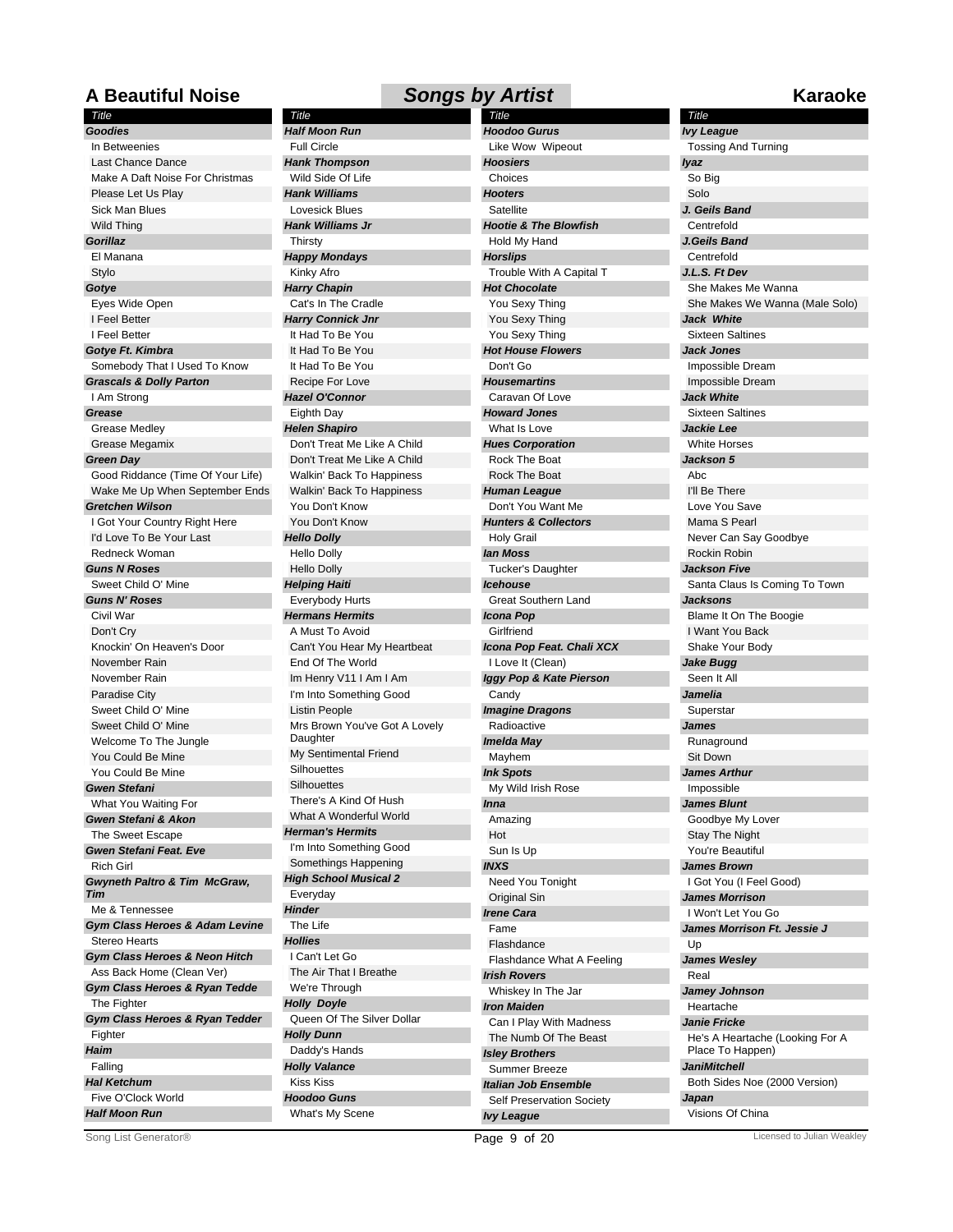| Title                                         |
|-----------------------------------------------|
| <b>Jasmine Sullivan</b>                       |
| <b>Excuse Me</b>                              |
| Jason Derulo                                  |
| Breathing                                     |
| Don't Wanna Go Home                           |
| Fight For You<br>In My Head                   |
| It Girl                                       |
| Other Side                                    |
| Ridin' Solo                                   |
| Undefeated                                    |
| Undefeated                                    |
| What If                                       |
| <b>Jason Donovan</b>                          |
| Too Many Broken Hearts                        |
| <b>Jason Mraz</b>                             |
| I Won't Give Up                               |
| Jay Sean & Sean Paul                          |
| Do You Remember                               |
| Jay-Z Feat. Mr Husdon                         |
| <b>Young Forever</b>                          |
| Jeannie C Riley                               |
| <b>Harper Valley PTA</b>                      |
| Jedward Feat. Vanilla Ice                     |
| Under Pressure (Ice Ice Baby)                 |
| <b>Jeff Buckley</b>                           |
| Last Goodbye                                  |
| <b>Jennette McCurdy</b>                       |
| Not That Far Away                             |
| <b>Jennifer Hudson</b>                        |
| Where You At                                  |
| <b>Jennifer Lopez</b>                         |
| Ain't It Funny                                |
| Get Right                                     |
| Jennifer Lopez & Lil Wayne                    |
| I'm Into You                                  |
| Jennifer Lopez & Pitbull                      |
| Dance Again                                   |
| Jennifer Lopez Feat. Pitbull                  |
| On The Floor                                  |
| <b>Jennifer Paige</b>                         |
| Crush                                         |
| Jenny & Ashley                                |
| Indescribable                                 |
| Jerry Lee Lewis<br><b>Great Balls Of Fire</b> |
|                                               |
| <b>Jerry Reed</b><br>Eastbound And Down       |
| Jessica Simpson                               |
| These Boots Are Made For Walking              |
| Jessie J                                      |
| Do It Like A Dude                             |
| Domino                                        |
| Nobody's Perfect                              |
| Who You Are                                   |
| Who's Laughing Now                            |
| Who's Laughing Now                            |
| Jessie J. & David Guetta                      |
| Laserlight                                    |
| <b>Jessie Ware</b>                            |
| <b>Wildest Moments</b>                        |
| <b>Wildest Moments</b>                        |
| Jessie-J Ft. Big Sean And Dizzee              |
| Rascal                                        |

## He'll Have To Go Crosstown Traffic Gypsy Eyes Hey Joe Purple Haze The Burning Of The Midnight Lamp The Wind Cries Mary Voodoo Child (Slight Return) Hold Me Down Hottest Girl In The World Love You More One Shot Proud Take A Chance On Me The Club Is Alive Up Where We Belong Shaddap You Face Ambitions Somebody Wake Me Up Leaving On A Jet Plane Some Days Are Diamonds Take Me Home, Country Roads Thank God I'm A Country Boy *Title Jessie-J Ft.Big Sean And Dizzee Rascal* Wild *Jim Brickman & Mat Giraud* Thank You *Jim Reeves* Distant Drums *Jim Stafford* Spiders And Snakes *Jimi Hendrix* All Along The Watchtower *Jimmy Barnes* Working Class Man *Jimmy Barnes & Inxs* Good Times *JJ Barrie* No Charge *JLS* Do You Feel What I Feel *Joan Armatrading* Drop The Pilot *Joan Jett & The Blackhearts* I Love Rock & Roll *Joe Cocker* Unchain My Heart *Joe Cocker & Jennifer Warnes* Up Where We Belong *Joe Dolan* Make Me An Island *Joe Dolce* Shaddap You Face *Joe McElderry* Ambitions *Joe Stampley* Roll On Big Mama *John Anderson* Black Sheep *John Cougar Mellencamp* R.O.C.K. In The USA *John Denver* Annie's Song

## You're The Voice Imagine Love Is In The Air If I Only Had Time **Sandy** Summer Nights We Go Together You're The One That I Want Folsom Prison Blues Folsom Prison Blues I Walk The Line Ring Of Fire Sunday Mornin' Comin' Down Sunday Morning Coming Down Chances Are Have Yourself A Merry Little Christmas When A Child Is Born Tears On My Pillow Shout (Part 1 & 2) The Wild One *Title John Farnham* Two Strong Hearts *John Lennon* Imagine *John Newman* Love Me Again *John Paul Young* Love Is In The Air *John Rich* Country Done Come To Town *John Rowles* Cheryl Moana Marie *John Travolta* Greased Lightning *John Travolta & Olivia Newton John* Summer Nights *John Wait* Missing You *John Waite* Missing You *Johnny Bristol* Hang On In There Baby *Johnny Cash* Boy Named Sue *Johnny Hates Jazz* Shattered Dreams *Johnny Mathis* Chances Are *Johnny Nash* Hold Me Tight *Johnny O'Keefe* She's My Baby *Johnny Tillotson* Poetry In Motion *Joker Ft. William Cartwright* On My Mind *Jordan Sparks & Chris Brown* No Air *Josh Dubovie* That Sounds Good To Me *Josh Groban* Believe

February Song Let Me Fall My Confession Never Let Go Remember When It Rained Si Volvieras A Mi To Where You Are Vincent (Starry Starry Night) You Are Loved (Don't Give Up) You Raise Me Up You're Still You Chicago (That Toddlin' Town) Get Happy Hey, Look Me Over I Can't Give You Anything But Love Meet Me In St. Louis On The Atchison Topeka & Santa Fe Over The Rainbow Rock A Bye Your Baby With A Dixie Melody Queen Of Hearts Never Let You Go One Time Somebody To Love U Smile Mirrors SexyBack Tunnel Vision *Title Josh Groban* Broken Vow *Josh Turner* All Over Me *Judas Priest* Breaking The Law *Judy Garland* But The World Goes Round *Juice Newton* Angel Of The Morning *Julianne Hough* Is That So Wrong *Jurassic 5* Concrete Schoolyard *Justin Bieber* Boyfriend *Justin Bieber Feat. Ludacris* **Baby** *Justin Bieber Feat. Jayden Smith* Never Say Never *Justin Moore* How I Got To Be This Way *Justin Timberlake* Cry Me A River *Justin Timberlake Feat. Jay Z* Suit And Tie (Clean) *K. Rogers & D. West* All I Ever Need Is You *Kaiser Chiefs* Ruby *Kajagoogoo* Too Shy *Kanye West And Jay Z Feat. Frank Ocean* No Church In The Wild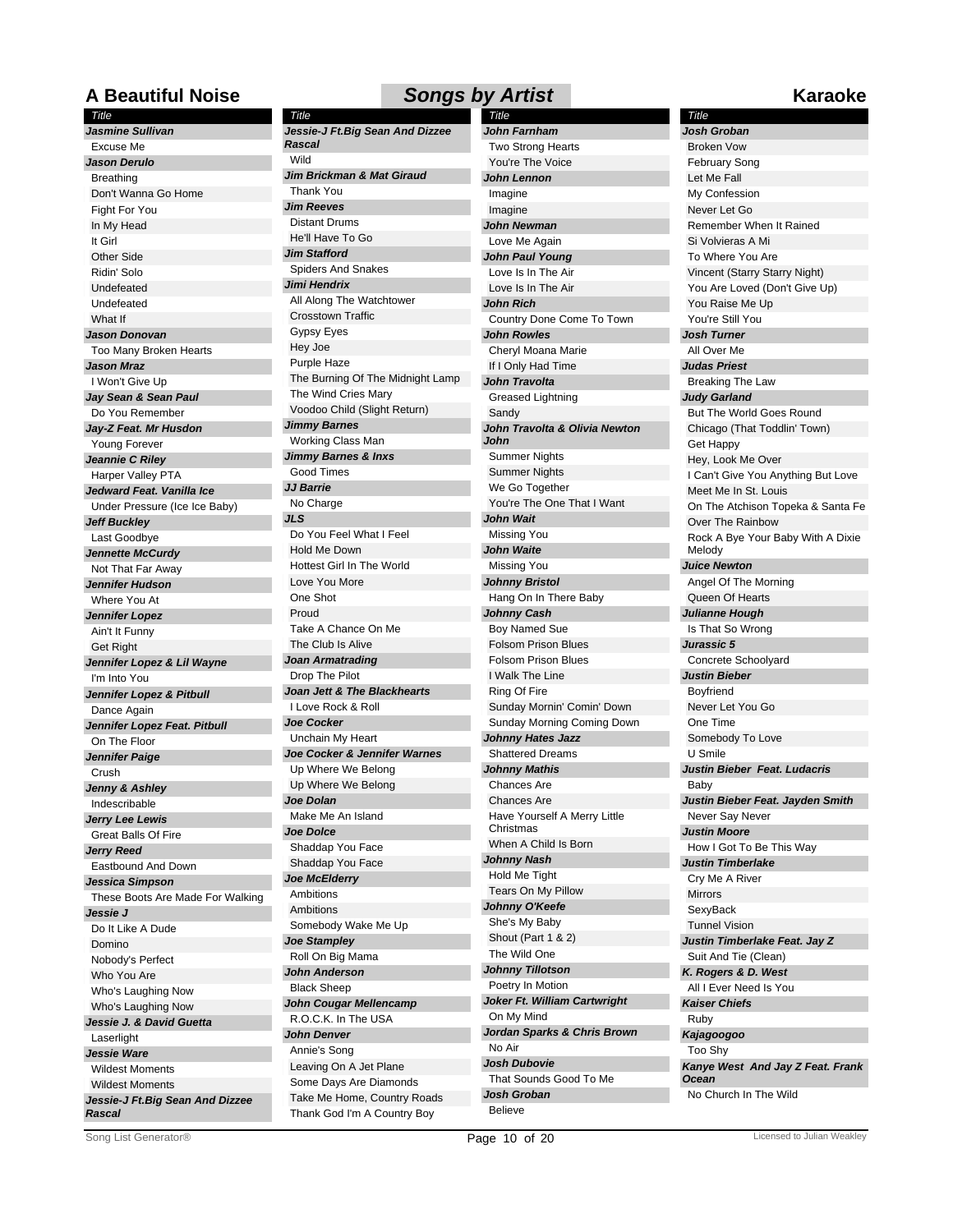| Kanye West And Jay Z Feat. Frank    |
|-------------------------------------|
| Ocean                               |
| No Church In The Wild               |
| Kaoma                               |
| Lambada                             |
| Karen Young                         |
| Nobody's Child                      |
| Karmin                              |
| <b>Brokenhearted</b>                |
| <b>Brokenhearted</b>                |
| <b>Karyn White</b>                  |
| Superwoman                          |
| <b>Kasey Chambers</b>               |
| Hollywood                           |
| Not Pretty Enough                   |
| <b>Kate Bush</b>                    |
| Cloudbusting                        |
| <b>Kate Nash</b>                    |
| Foundations                         |
| <b>Katie Armiger</b>                |
| Best Song Ever                      |
| <b>Katie Melua</b>                  |
| Call Off The Search                 |
| <b>Closest Thing To Crazy</b>       |
| Closest Thing To Crazy              |
| Crawling Up A Hill                  |
| My Aphrodisiac Is You               |
| <b>Nine Million Bicycles</b>        |
| The Flood                           |
| <b>Katie Perry</b>                  |
| California Gurls                    |
| Katrina & The Waves                 |
| Walking On Sunshine                 |
| Walking On Sunshine                 |
|                                     |
| Walking On Sunshine                 |
| <b>Walking On Sunshine</b>          |
| <b>Katy B</b>                       |
| <b>Broken Record</b>                |
| Easy Please Me                      |
| Katy On A Mission                   |
| <b>Witches Brew</b>                 |
| Katy B & Ms Dynamite                |
| Lights On                           |
| <b>Katy Perry</b>                   |
| Circle The Drain                    |
|                                     |
| Firework<br>I Kissed A Girl         |
|                                     |
| I Kissed A Girl                     |
| Last Friday Night (T.G.I.F.)        |
| Part Of Me                          |
| Teenage Dream                       |
| The One That Got Away<br>Wide Awake |
| <b>Kc And The Sunshine Band</b>     |
|                                     |
| Queen Of Clubs                      |
| Ke\$ha<br>C'Mon                     |
|                                     |
| Die Young                           |
| Take It Off                         |
| We R Who We R (Clean)               |
| <b>Keith Urban</b>                  |
| I'm In<br>Till Summer Comes Around  |

Ţ

Ţ

# **A Beautiful Noise** *Songs by Artist* **Karaoke**

| Title                                                |
|------------------------------------------------------|
| Kelis                                                |
| Acapella                                             |
| <b>Kelly Clarkson</b>                                |
| Catch My Breath                                      |
| Cry                                                  |
| Dark Side                                            |
| Mr Know It All                                       |
| Since U Been Gone                                    |
| Since U Been Gone                                    |
| Walk Away                                            |
| <b>Kelly Llorenna</b>                                |
| This Time I Know Its For Real                        |
| <b>Kelly Price &amp; Stokley</b>                     |
| Not My Daddy                                         |
| <b>Kelly Rowland</b>                                 |
| Down For Whatever                                    |
| Keep It Between Us                                   |
| Train On A Track                                     |
| Kelly Rowland Feat. David Guetta                     |
| Commander                                            |
| Kendalls                                             |
| Put It Off Until Tomorrow                            |
| Kenny Loggins                                        |
| Danger Zone                                          |
| Footloose                                            |
| <b>Kenny Rogers</b>                                  |
| Coward Of The County                                 |
| <b>Coward Of The County</b>                          |
| Lucille                                              |
| <b>The Gambler</b>                                   |
| <b>Twenty Years Ago</b>                              |
| You Decorated My Life                                |
| Kenny Rogers & Dolly Parton<br>Islands In The Stream |
|                                                      |
| Kenny Rogers & The First Edition                     |
| Ruby Don't Take Your Love To Town                    |
| Ruby Don't Take Your Love To Town<br>Keri Hilson     |
| Pretty Girl Rock                                     |
| Khalifa, Wiz                                         |
| No Sleep (Clean)                                     |
| <b>Kid Rock</b>                                      |
| All Summer Long                                      |
| <b>Kid Rock Feat Sheryl Crow</b>                     |
| Picture                                              |
| <b>Killers</b>                                       |
| Boots                                                |
| Somebody Told Me                                     |
| <b>Kim Carnes</b>                                    |
| Bette Davis Eyes                                     |
| Kim Wilde                                            |
| You Keep Me Hangin' On                               |
| You Keep Me Hanging On                               |
| Kim Wilde & Mel Smith                                |
| Rocking Around The Christmas Tree                    |
| <b>Kings Of Leon</b>                                 |
| Birthday                                             |
| Pyro                                                 |
| Radioactive                                          |
| Sex On Fire                                          |
| The Immortals                                        |
| Kinks                                                |
| Lola                                                 |
| Lola                                                 |

I Was Made For Lovin' You Rock N Roll All Night **Strutter** Love Like This **Celebration** Aphrodite Can't Get You Out Of My Head Flower Get Outta My Way Get Outta My Way I Should Be So Lucky Love At First Sight Timebomb Timebomb Express Yourself Last Time Let The Sunshine **Treatment** Treatment Our Kind Of Love Edge Of Glory Judas Poker Face *Title Kinks* You Really Got Me *Kirk Franklin* I Smile *Kiss* I Love It Loud *Knack* My Sharona *Kodaline* High-Hopes *Kool & The Gang* **Celebration** *KT Tunstall* Suddenly I See *Kylie Minogue* All The Lovers *Kylie Minogue & Jason Donovan* Especially For You *Kylie Minogue & Robbie Williams* Kids *Kylie Mionogue* On A Night Like This *L.M.F.A.O. Ft Natalia Kills* Champagne Showers (Clean Version) *Labi Siffre* Something Inside So Strong *Labrinth* Express Yourself *Labrinth & Tinie Tempah* **Earthquake** *Labrinth Feat. Emeli Sande* Beneath Your Beautiful *Lacey & Orianthi* Courage *Lacy J. Dalton* Takin' It Easy *Lady Antebellum* American Honey *Lady Gaga* Alejandro

## You And I Born To Die Carmen Carmen Young And Beautiful Standing In The Dark When She Was Mine When She Was Mine Cant Fight The Moonlight How Do I Live How Do I Live Swingin' Whole Lotta Love When I Need You Bleeding Love Collide I Got You *Title Lady Gaga* Teeth *Lady Gaga Feat. Beyonce* Telephone *Lady Gaga Feat. Coby O'Donis* Just Dance *Lana Del Rey* Blue Jeans (Clean) *Lana Rey Del* Video Games *Las Ketchup* The Ketchup Song *Laura Branigan* Self Control *Laura Mvula* Green Garden *Lauryn Hill & Bob Marley* Turn The Lights Down Low *Lawson* Learn To Love Again *Lawson Ft. B.O.B* Brokenhearted *LeAnn Rimes* Cant Fight The Moonlight *Leapy Lee* Little Arrows *Led Zeppelin* Stairway To Heaven *Lee DeWyze* Beautiful Day *Lee Dorsey* Holy Cow *Lee Kernaghan* 1959 *Leftfield & Lydon* Open Up *Lemon Pipers* Green Tambourine *Lena* **Satellite** *Lenny Kravitz* Are You Gonna Go My Way *Leo Sayer* One Man Band *Leona Lewis* Better In Time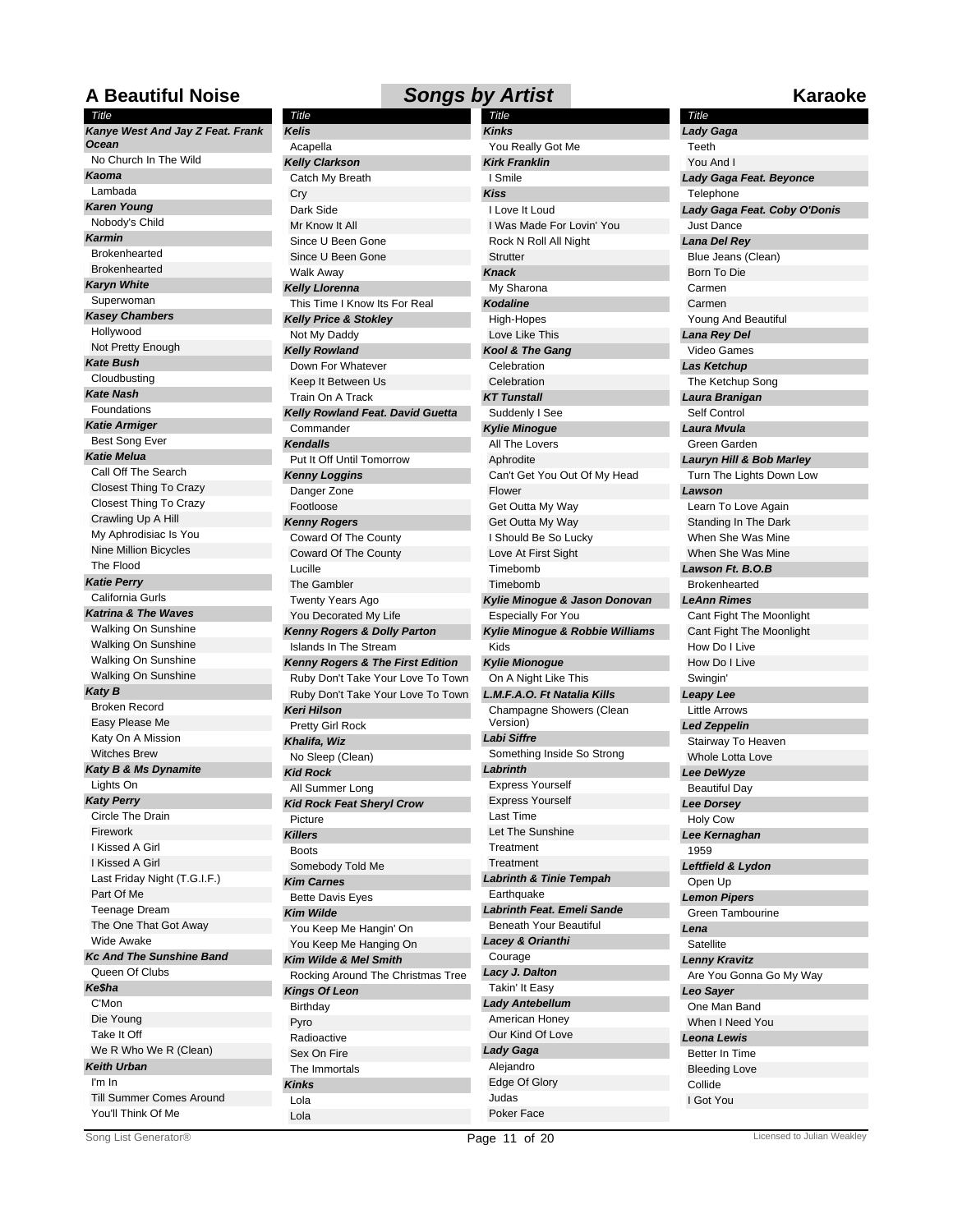| <u>Title</u>                               |
|--------------------------------------------|
| Leona Lewis Feat. Childish                 |
| Gambino                                    |
| Trouble                                    |
| <b>Lesley Gore</b>                         |
| It's My Party                              |
| Level 42                                   |
| Something About You                        |
| <b>Levellers</b>                           |
| <b>Just The One</b>                        |
| Lianne La Havas                            |
| Is Your Love Big Enough                    |
| Is Your Love Big Enough                    |
| Lil' Wayne Feat. Bruno Mars                |
| Mirrors (Clean)                            |
| <b>Lily Allen</b>                          |
| The Fear                                   |
| <b>Lily Allen Pink Ft</b>                  |
| <b>True Love</b>                           |
| Lily Amelia                                |
| Shut Up And Give Me Whatever<br>You've Got |
| <b>Linda Ronstadt</b>                      |
| Poor Poor Pitiful Me                       |
| Linda Ronstadt & James Ingram              |
| Somewhere Out There                        |
| Lindisfarne                                |
| Meet Me On The Corner                      |
| <b>Linkin Park</b>                         |
| Waiting For The End                        |
| <b>Lionel Cartwright</b>                   |
| Give Me His Last Chance                    |
| <b>Lionel Richie</b>                       |
| All Night Long                             |
| All Night Long                             |
| Don't Wanna Lose You                       |
| Don't Wanna Lose You                       |
| Say You Say Me                             |
| Lionel Richie Feat Enrique Iglesias        |
| To Love A Woman                            |
| <b>Lionel Ritchie</b>                      |
| <b>Ballerina Girl</b>                      |
| You Are                                    |
| <b>Lipps Inc</b>                           |
| <b>Funky Town</b>                          |
| Lisa Stansfield                            |
| All Around The World                       |
| Change                                     |
| Lissie                                     |
| When I'm Alone                             |
| Little M!x                                 |
| How Ya Doin'                               |
| <b>Little Mix</b>                          |
| Cannonball                                 |
| Change Your Life                           |
| <b>DNA</b>                                 |
| Wings                                      |
| Wings                                      |
| Little Richard                             |
| Good Golly Miss Molly                      |
| Live                                       |
| Lightning Crashes                          |
| <b>Liverpool Express</b>                   |
| Every Man Must Have A Dream                |
|                                            |

|                                      | יש |
|--------------------------------------|----|
| Title                                |    |
| <b>Living End</b>                    |    |
| Prisoner Of Society                  |    |
| Lloyd Ft. Andre 3000 & Lil Wayne     |    |
| Dedication To My Ex (Clean)          |    |
| <b>LMFAO</b>                         |    |
| Sexy & I Know It                     |    |
| <b>LMFAO Feat. Lauren Bennett</b>    |    |
| Party Rock Anthem                    |    |
| <b>Loick Essien</b>                  |    |
| Me Without You                       |    |
| Loick Essien Ft Tanya Lacey          |    |
| How We Roll                          |    |
| How We Roll (Male Solo)              |    |
| Lonestar                             |    |
| Amazed                               |    |
| Loreen                               |    |
| Euphoria                             |    |
| Euphoria                             |    |
| Loretta Lynn                         |    |
| Lonesome 77203                       |    |
| Out Of My Head And Back In My<br>Bed |    |
| <b>Lorrie Morgan</b>                 |    |
| A Picture Of Me Without You          |    |
| <b>Los Del Rio</b>                   |    |
| Macarena                             |    |
| Macarena                             |    |
| Los Lobos                            |    |
| La Bamba                             |    |
| Lou Bega                             |    |
| Mambo No. 5                          |    |
| Mambo No. 5                          |    |
| <b>Louis Armstrong</b>               |    |
| We Have All The Time In The World    |    |
| What A Wonderful World               |    |
| <b>Love Affair</b>                   |    |
| <b>Rainbow Valley</b>                |    |
| <b>Loveable Rogues</b>               |    |
| What A Night                         |    |
| Lulu                                 |    |
| Boom Bang-A-Bang                     |    |
| Boom Bang-A-Bang                     |    |
| Shout                                |    |
| Shout                                |    |
| Shout                                |    |
| The Boat That I Row                  |    |
| The Boat That I Row                  |    |
| The Boat That I Row                  |    |
| To Sir With Love                     |    |
| <b>Lupe Fiasco</b>                   |    |
| Kick Push                            |    |
| <b>Luther Vandross</b>               |    |
| Dance With My Father                 |    |
| Dance With My Father                 |    |
| <b>Lutricia McNeal</b>               |    |
| Ain't That Just The Way              |    |
| <b>Lynn Anderson</b>                 |    |
| Rose Garden                          |    |
| <b>Lynyrd Skynyrd</b>                |    |

Sweet Home Alabama

*M People* Moving On Up *Mac & Katie Kissoon*

Sweet Home Alabama

## Finale Girl Gone Wild Hanky Panky Holiday Holiday Hung Up Into The Groove La Isla Bonita Like A Prayer Like A Virgin Papa Don't Preach Ray Of Light True Blue Turn Up The Radio Turn Up The Radio Vogue Vogue Buzzin' (Explicit) Get It On **Mercy** Seven Nation Army *Title Mac & Katie Kissoon* Sugar Candy Kisses *Macklemore And Ryan Lewis Feat. Ray Dalton* Can't Hold Us *Macklemore And Ryan Lewis Feat. Wanz* Thrift Shop (Clean) *Macy Gray* I Try *Madeon* Finale *Madness* It Must Be Love *Madonna* Crazy For You *Madonna Feat. Justin Timberlake* 4 Minutes *Madonna Feat. Nicki Minaj And MIA* Give Me All Your Luvin *Magnetic Man* I Need Air *Magnetic Man & P Money* Anthemic *Mama Cass* It's Getting Better *Mama Cass Elliot* Dream A Little Dream *Mamas & Papas* California Dreaming *Mamas Boys* Needle In The Groove *Manfred Mann* Do Wah Diddy *Manfred Mann's Earth Band* Davy's On The Road Again *Mann Feat. 50 Cent* Buzzin' (Clean) *Marc Bolan & T Rex* Children Of The Revolution *Marcus Collins* Mercy *Maria Lawson*

Show Me Heaven Show Me Heaven Hero Oh Santa! Oh Santa! Without You I Wanna Be Loved By You I'm Through With Love River Of No Return Old Country Valerie Valerie Misery Never Gonna Leave This Bed One More Night One More Night This Love Payphone Jimmy Mack Nowhere To Run *Title Maria Lawson* Sleepwalking *Maria McKee* Show Me Heaven *Mariah Carey* Hero *Marilyn Manson* The Beautiful People *Marilyn Monroe* Diamonds Are A Girl's Best Friend *Marina & The Diamonds* (I Am Not A) Robot *Marina And The Diamonds* Primadonna *Mario* Let Me Love You *Mark Ronson And Katy B (London Olympics 2012)* Anywhere In The World *Mark Chestnutt* Brother Jukebox *Mark Ronson & Business Intl.* Bike Song *Mark Ronson & The Business Int* Bang Bang Bang *Mark Ronson And Katy B (London Olympics 2012)* Anywhere In The World *Mark Ronson Ft Amy Winehouse* Valerie *Mark Williams* Show No Mercy *Maroon 5* Love Somebody *Maroon 5 & Christina Aguilera* Moves Like Jagger *Maroon 5 & Wiz Khalifa* Payphone *Maroon 5 Feat. Rihanna* If I Never See Your Face Again *Marsha Ambrosius* Far Away *Martha & The Vandellas* Dancing In The Street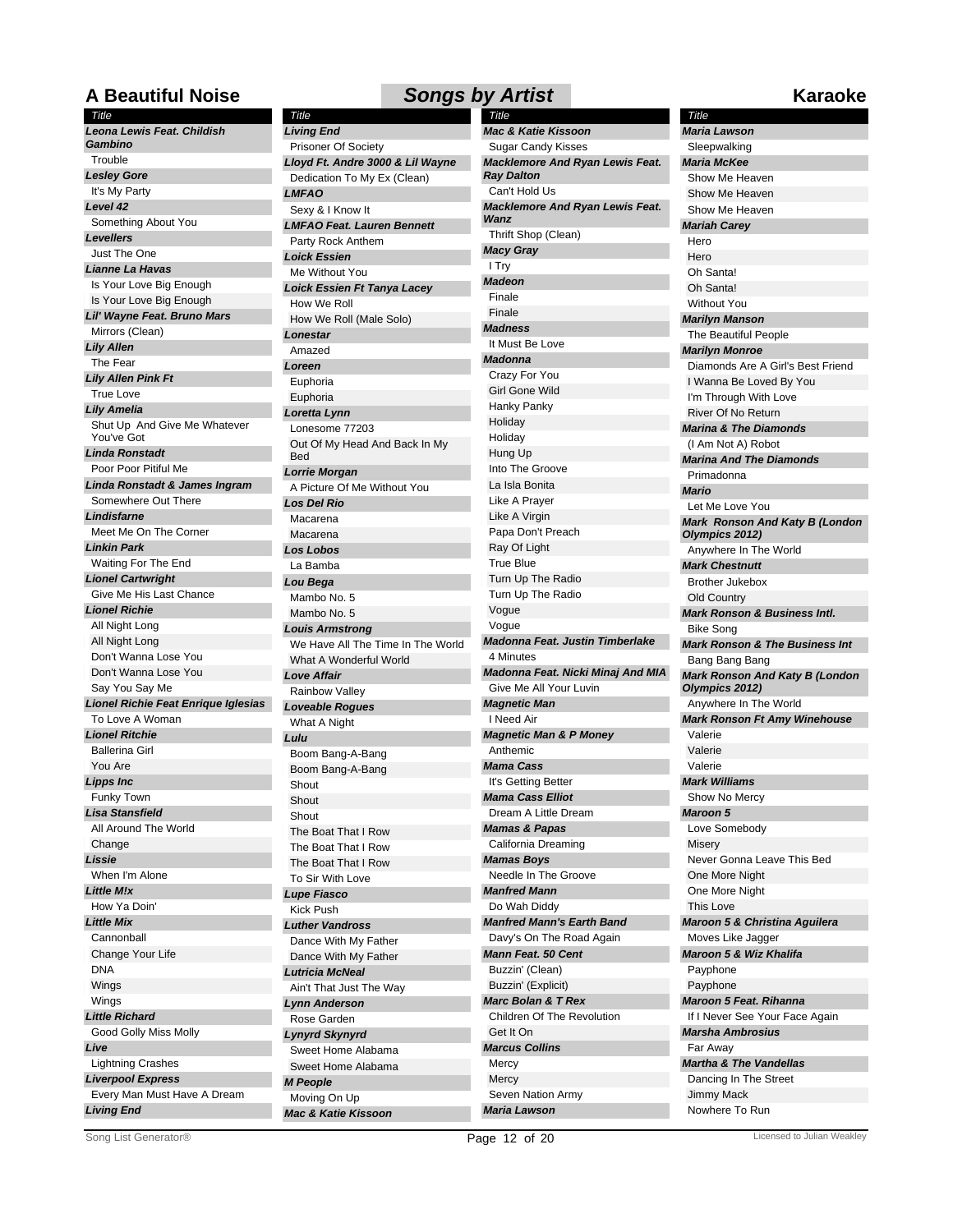*Title Martin Solveig & Kele* Ready 2 Go *Marvin Gaye* Got To Give It Up *Mary Chapin-Carpenter* Down At The Twist And Shout Passionate Kisses *Mary Hopkin* Goodbye Knock Knock Who's There *Mary J Blige & U2* One *Mary Johnson* I'll Pick A Rose For My Rose *Mary Mary* Walking *Mary Wells* My Guy My Guy *Massive Attack* Karmacoma *Master's Apprentices* Because I Love You *Matchbox* When You Ask About Love *Matrix And Futurebound Feat. Baby Blue* Magnetic Eyes *Matt Cardle* Amazing Its Only Love Run For Your Life **Starlight** When We Collide *Matt Monro* Fly Me To The Moon From Russia With Love My Kind Of Girl Portrait Of My Love Walk Away Were Going To Change The World *Matt Willis* Don't Let It Go To Waste *Maverick Sabre* No One *Mavericks* Dance The Night Away Dance The Night Away *Maynard Conor* Vegas Girl *McClymonts* Kick It Up *McFly* Love Is Easy Party Girl Party Girl *McFly Ft Taio Cruz* Shine A Light *Meat Loaf* Bat Out Of Hell Blind As A Bat Dead Ringer For Love I'd Do Anything For Love (But I Won't Do That)

Kiss Is A Terrible Thing To Waste Life Is A Lemon And I Want My Money Back Paradise By The Dashboard Light Paradise By The Dashboard Light Runnin' For The Red Light Two Out Of Three Ain't Bad You Took The Words Right Out Of My Mouth Bitch Wherever I May Roam Up A Lazy River Come Fly With Me Crazy Little Thing Called Love Everything Feeling Good Fever For Once In My Life Havn't Met You Yet Heartache Tonight Hold On Hollywood Hollywood Home How Can You Mend A Broken Heart It Had Better Be Tonight Kissing A Fool L.O.V.E. Lost Me And Mrs Jones Moondance Put Your Head On My Shoulder Save The Last Dance For Me Summer Wind Sway Sway That's All *Title Meat Loaf* I'd Lie For You (And That's The Truth) *Mel Tillis & Bryce* Don't Let Go *Mel Torme* Comin' Home, Baby! *Melanie C* Think About It *Men At Work* Down Under *Mental As Anything* Live It Up *Meredith Brooks* **Bitch** *Merle Haggard* I Think I'll Just Stay Here And Drink *Merseys* Sorrow *Metallica* Enter Sandman *Michael Buble* It's A Beautiful Day *Michael Bublé* A Song For You *Michael Jackson* **Bad** 

Ben Billie Jean Billie Jean Billie Jean Black Or White Black Or White Childhood **Cry** Dirty Diana Earth Song Earth Song Gone Too Soon Heal The World Human Nature I Cant Stop Loving You Man In The Mirror Off The Wall One More Chance PYT Remember The Time Rock With You The Way You Make Me Feel The Way You Make Me Feel This Is It **Thriller Thriller** We Are The World Will You Be There You Are Not Alone You Are Not Alone You Rock My World The Girl Is Mine The Dead Heart Home Run *Title Michael Jackson* Beat It *Michael Jackson & Akon* Hold My Hand *Michael Jackson & Paul McCartney* The Girl Is Mine *Michael Kiwanuka* Home Again *Midnight Oil* Beds Are Burning *Miguel* Sure Thing *Miike Snow* Silvia *Mika* Grace Kelly *Mike & The Mechanics* The Living Years *Mike Flowers Pops* **Wonderwall** *Mike Posner* Cooler Than Me *Millie* My Boy Lollipop *Minnie Riperton* Loving You *Miranda Lambert* The House That Built Me *Misha B* Do You Think Of Me

Bruces Philosophers Song Every Sperm Is Sacred Galaxy Song I Like Chinese Lumberjacks Song Penis Song (Not The Noel Coward Song) Sit On My Face Come What May Come What May Diamond Dogs Lady Marmalade Nature Boy One Day I'll Fly Away Rhythm Of The Night Your Song Tiger Feet Little Loin Man Winter Winds Whispers In The Dark In The Summertime Get Me To The Church On Time I Could Have Danced All Night I Could Have Danced All Night On The Street Where You Live On The Street Where You Live *Title Misha B* Home Run *MishaB* Here's To Everything (Ooh-La-La) *Missy Higgins* The Special Two *Mitchell & Drusky Roy* Yes, Mr. Peters *Mock Turtles* Can U Dig It *Moments And What Nauts* Girls *Monkees* Daydream Believer *Monty Python* Bright Side Of Life *Motorhead* Iron Fist *Mott The Hoople* All The Young Dudes *Moulin Rouge* Because We Can *Mr. Big* To Be With You *Mud* Lonely This Christmas *Mumford & Sons* I Will Wait *Mumford And Sons* Lover Of The Light *Mundy* Galway Girl *Mungo Jerry* In The Summertime *Muse* Neutron Star Collision *My Fair Lady* Get Me To The Church On Time

**Page 13 of 20** List Generator® 20 Licensed to Julian Weakley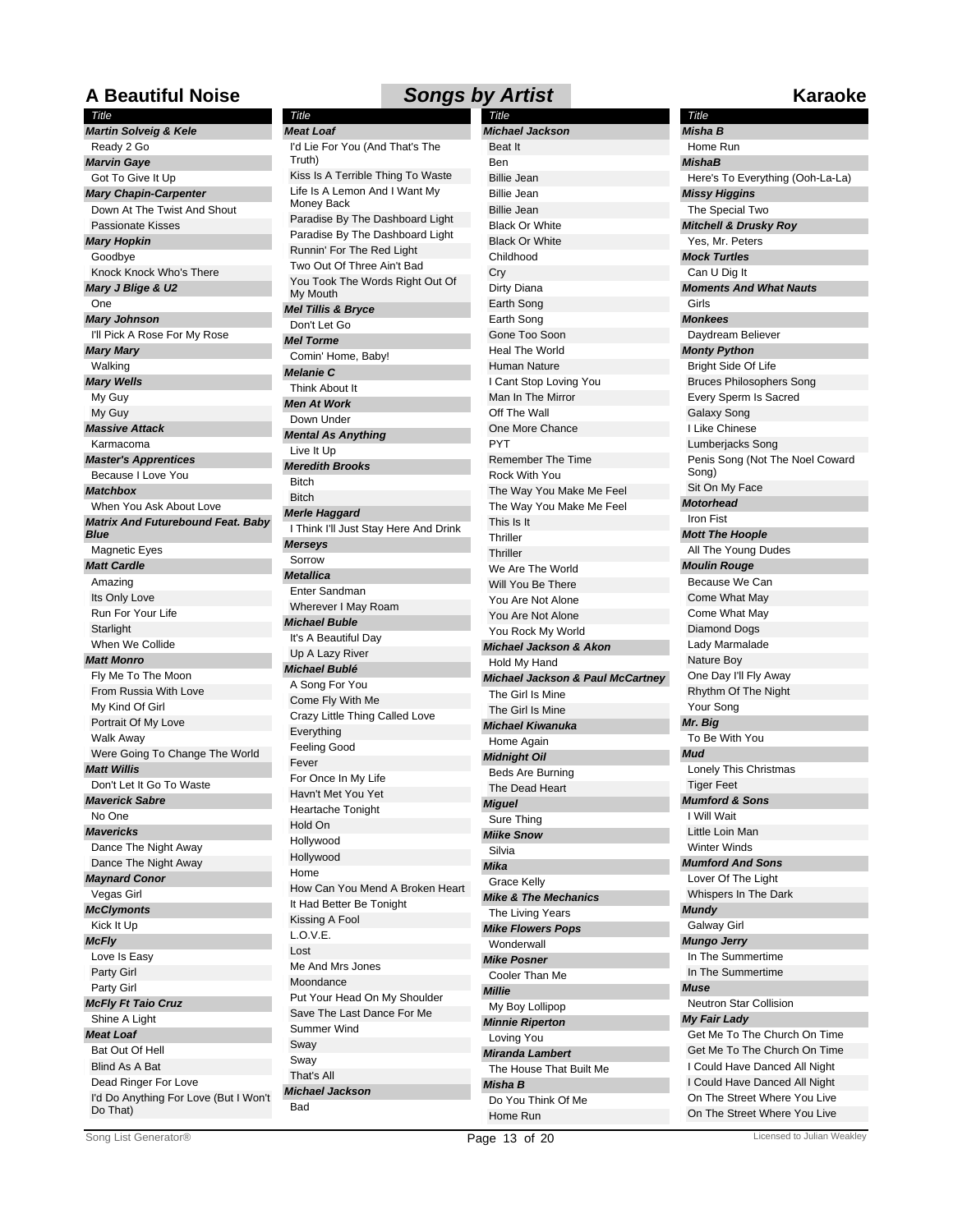| Title                                             |
|---------------------------------------------------|
| <b>Nadine Coyle</b>                               |
| Insatiable                                        |
| <b>Nancy &amp; Frank Sinatra</b>                  |
| Something Stupid                                  |
| <b>Nancy Sinatra</b>                              |
| These Boots Are Made For Walking                  |
| Nancy Sinatra & Lee Hazlewood                     |
| Jackson                                           |
| <b>Nat King Cole</b>                              |
| L. O. V. E.                                       |
| Let There Be Love                                 |
| When I Fall In Love                               |
| When I Fall In Love                               |
| <b>Natalie Cole</b>                               |
| Orange Colour Sky                                 |
| Natalie Imbruglia                                 |
| Torn                                              |
| Torn                                              |
| Torn                                              |
| Natasha Bedingfield                               |
| Unwritten                                         |
| <b>Nazareth</b>                                   |
| Broken Down Angel                                 |
| N-Dubz                                            |
| Say It's Over                                     |
| <b>Ned Miller</b>                                 |
| From A Jack To A King                             |
| Neil Diamond                                      |
| America                                           |
| <b>Beautiful Noise</b>                            |
|                                                   |
| <b>Brother Loves Travelling Salvation</b><br>Show |
| <b>Cracklin Rosie</b>                             |
| Crunchy Granola Suite                             |
| Forever In Blue Jeans                             |
| He Ain't Heavy He's My Brother                    |
| Hello Again                                       |
| Holly Holy                                        |
| I Am I Said                                       |
| I Am I Said                                       |
| I'm A Believer                                    |
| Love On The Rocks                                 |
| <b>Pretty Amazing Grace</b>                       |
| Red Red Wine                                      |
|                                                   |
| Song Song Blue                                    |
| Summer Love<br><b>Sweet Caroline</b>              |
|                                                   |
| <b>Sweet Caroline</b>                             |
| <b>Sweet Caroline</b>                             |
| You Dont Bring Me Flowers                         |
| <b>Neil Sedaka</b>                                |
| Breaking Up Is Hard To Do                         |
| Breaking Up Is Hard To Do                         |
| Calendar Girl                                     |
| <b>Little Devil</b>                               |
| Oh Carol                                          |
| The Mira Song                                     |
| <b>Neil Young</b>                                 |
| Heart Of Gold                                     |
| <b>Nelly</b>                                      |
| Hey Porshe (Clean)                                |
| Just A Dream                                      |
| <b>Nelly Feat. Kelly Rowland</b>                  |
| Gone                                              |

## I'm Like A Bird Maneater Maneater Promises Promises Forever Now Let Me Love You (Until You Learn To Love Yourself) Savin M Pound The Alarm (Clean) (Duet) Right By My Side (Clean) Starships (Clean Ver) Super Bass Super Bass (Clean Version) Poison Try With Me Wet Smells Like Teen Spirit Don't Speak *Title Nelly Feat. Tim McGraw* Over And Over *Nelly Furtado* Big Hoops (Bigger The Better) *Nelly Furtado, Nelly* Big Hoops (Bigger The Better) *Neneh Cherry* Manchild *Neon Trees* Everybody Talks *Nerina Pallot* Everybody's Gone To War *Nero* Guilt *New Stylistics* You Make Me Feel Brand *Newton Faulkner* Dream Catch Me *Ne-Yo* Beautiful Monster *Nickelback* **Rockstar** *Nicki Minaj* Pound The Alarm (Clean) (Duet) *Nicki Minaj & Rihanna* Fly (Clean Version) *Nicki Minaj Ft.Drake* Moment 4 Life (Clean) *Nicole Scherzinger* Boomerang *Nicole Scherzinger & 50 Cent* Right There *Nirvana* Smells Like Teen Spirit *No Doubt* Don't Speak *Noah & The Whale*

Tonight's The Kind Of Night

L.I.F.E.G.O.E.S.O.N.

Loca People (Clean)

*Noel, Sak*

*Nolans*

*Norah Jones*

I'm In The Mood For Dancing

I'm In The Mood For Dancing

Come Away With Me Don't Know Why Don't Miss You At All Feeling The Same Way Humble Me In The Morning I've Got To See You Again Lonestar Nightingale Not Too Late One Flight Down Seven Years Shoot The Moon Sunrise The Long Day Is Over The Nearness Of You Those Sweet Words Turn Me On What Am I To You Come On In **Wonderwall Wonderwall** Oh What A Beautiful Morning People Will Say We're In Love People Will Say We're In Love Little More Love Summer Nights Summer Nights You're The One That I Want Hopelessly Devoted To You If You Love Me (Let Me Know) Let Me Be There **Busy** Dance With Me Tonight Dear Darlin Oh My Goodness Please Don't Let Me Go Thinking Of Me Kiss You Little Things Live While We're Young *Norah Jones* Cold Cold Heart *Oak Ridge Boys* American Made *Oasis* Some Might Say *Oklahoma* Oh What A Beautiful Morning *Olivia Newton John* Hopelessly Devoted To You *Olivia Newton John & John Travolta* Grease Megamix *Olivia Newton-John* Hopelessly Devoted To You *Olly Murs* Army Of Two *Olly Murs & Rizzle Kicks* Heart Skips A Beat *Olly Murs Feat. Flo Rida* Troublemaker *One Direction* Gotta Be You

*Title*

## One Way Or Another (Teenage Kicks) Hands Up Good Time Picking Up The Pieces Picking Up The Pieces **Crazy** *One Republic* If I Lose Myself *Onerepublic* **Secrets** *Otis Redding* (Sittin' On) The Dock Of The Bay *Ottowan* DISCO *Owl City* Vanilla Twilight *Owl City & Carly Rae Jepsen* Good Time *P. Money Feat. Scribe* Stop The Music *Paloma Faith* Black And Blue *Paolo Nutini* Ten Out Of Ten *Paper Lace* Billy Don't Be A Hero *Parade* Louder *Paramore* Still Into You *Passenger* Let Her Go *Pat Benatar* Hit Me With Your Best Shot *Patrick Hernandez* Born To Be Alive *Patrick Swayze* She's Like The Wind *Patsy Cline* **Crazy** *Patti Labelle & Michael McDonald* On My Own *Paul Anka* Diana *Paul Kelly & The Messengers* Before Too Long *Paul McCartney* Wonderful Christmas Time *Paul Wagoner & Dolly Parton* The Last Thing On My Mind *Paul Young* Every Time You Go Away *Paula Abdul* Straight Up

Where Have All The Cowboys Gone *Peabo Bryson & Regina Bell* A Whole New World (Aladdin's

*Peabo Bryson & Roberta Flack* Tonight I Celebrate My Love

*Paula Cole*

Theme)

*Title One Direction* One Thing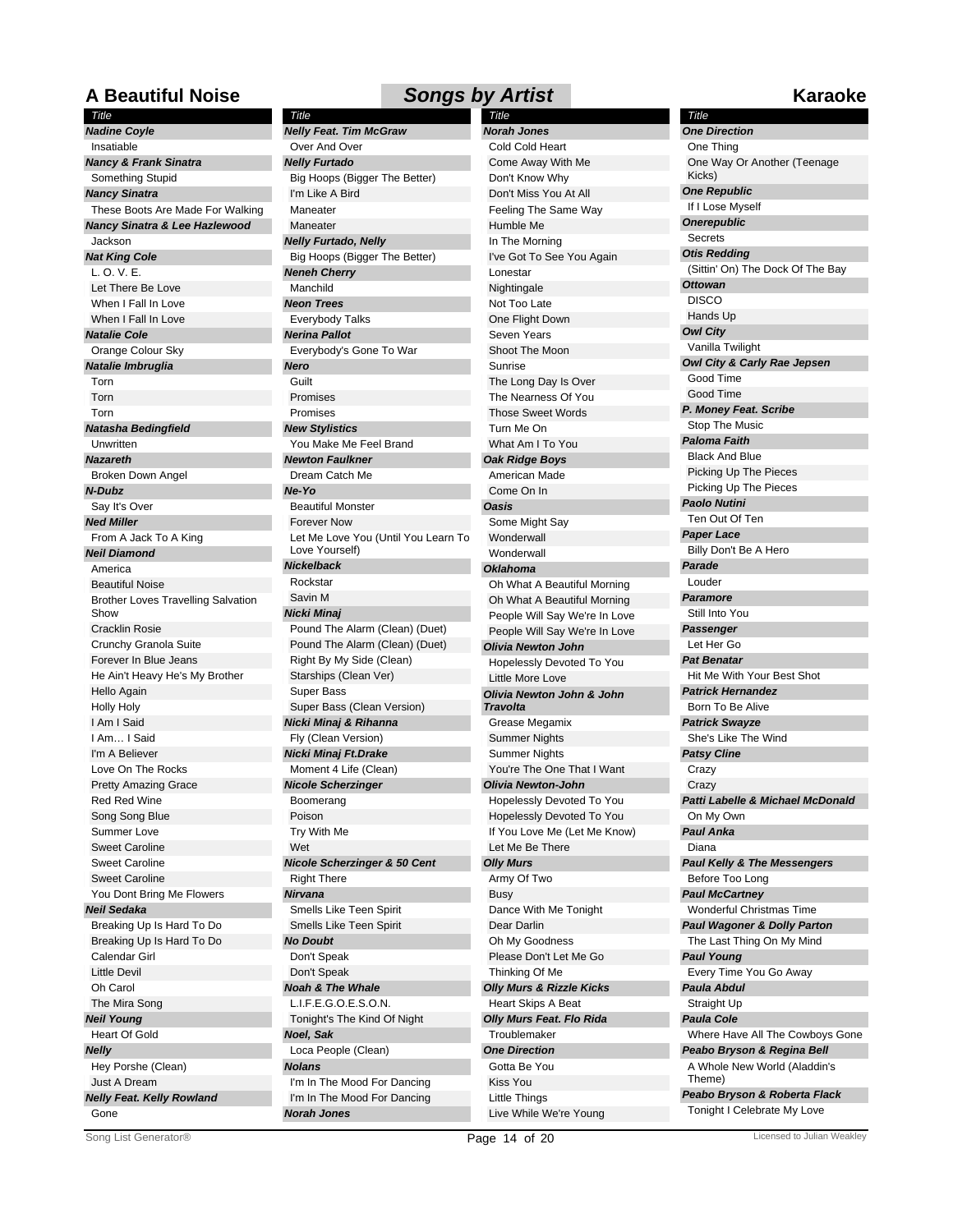## *Title Pearl Jam* **Daughter** *Pepper And Piano* You Took My Heart *Perry Band* You Lie *Perry Como* For The Good Times Kewpie Doll Magic Moments Magic Moments Magic Moments *Pet Shop Boys* Go West West End Girls *Pete Murray* So Beautiful *Peter Andre* Mysterious Girl *Peter Gabriel* Sledgehammer *Peter Gabriel & Kate Bush* Don't Give Up *Peter Sarstedt* Frozen Orange Juice *Peter, Bjorn & John Feat. Victoria Bergman* Young Folks *Petula Clark* I Couldn't Live Without Your Love *Pharrell Robin Thicke Ft T.I.* Blurred Lines *Phil Collins* Against All Odds (Take A Look At Me Now) *Phil Collins & Phil Bailey* Easy Lover *Phil Spector* Winter Wonderland *Pilot* January *Pink* Blow Me (One Last Kiss) (Clean Ver) Dear Mr President Fxxxxxn' Perfect Heartbreak Down Raise Your Glass (Clean) So What There You Go Try U And Ur Hand Who Knew *Pink Feat. Nate Ruess* Just Give Me A Reason *Pink Floyd* Another Brick In The Wall Comfortably Numb Wish You Were Here *Pinkerton's Assorted Colours* Mirror Mirror *Pitbull & Marc Anthony* Rain Over Me

Prayin' She Said

*Pogues*

*Plan B*

*Title*

Get It Started

*Pixie Lott*

Slow Hand

Autonmatic

Roxanne

*Police*

Language

Language *Pretenders*

Gold Kiss Kiss

*Psy*

*Prince* 1999

*Pitbull & Shakira* Get It Started

# *Pitbull & Shakira Pitbull Feat. Christina Aguilera* Feel This Moment *Title Psy*

Broken Arrow Kiss The Stars Dirty Old Town I'm So Excited Jump (For My Love) Betcha By Golly Wow Most Beautiful Girl In The World Purple Rain I'm On My Way *Pitbull Feat. TJR* Don't Stop The Party All About Tonight *Pixie Lott Ft. Pusha T* What Do You Take Me For *Plain White T's* Hey There Delilah Ill Manors (Clean) Dirty Old Town *Pogues & Dubliners* The Irish Rover *Pogues & Kirsty MacColl* Fairytale Of New York *Pointer Sisters* Every Breath You Take *Porter Robinson* Brass In Pocket *Pretty Reckless* Light Me Up *Prince Buster* Whine & Grine *Princess Superstar* Bad Babysitter *Proclaimers* I'm Gonna Be (500 Miles) *Professor Green* Never Be The Right Time *Professor Green & Emeli Sande* Read All About It *Professor Green Feat. Ed Drewett* I Need You Tonight *Professor Green Feat. Lily Allen* Just Be Good To Green *Pulp Queen R Kelly*

Gentleman Do You Remember The First Time I Dont Need A Man A Kind Of Magic Another One Bites The Dust Bohemian Rhapsody Bohemian Rhapsody Bohemian Rhapsody Bohemian Rhapsody Breakthru Breakthru Crazy Little Thing Called Love Crazy Little Thing Called Love Crazy Little Thing Called Love Don't Stop Me Now Friends Will Be Friends Friends Will Be Friends Heaven For Everyone I Want To Break Free I Want To Break Free Innuendo It's A Kind Of Magic Killer Queen Queen Medley 1 Queen Medley 2 Queen Medley 3 Radio Ga Ga Radio Ga Ga Show Must Go On Somebody To Love These Are The Days Of Our Lives Under Pressure We Are The Champions We Are The Champions We Are The Champions We Are The Champions We Will Rock You We Will Rock You Who Wants To Live Forever Gangnam Style *Public Enemy* Harder Than You Think *Puff Daddy Feat. Faith Evans & 112* I'll Be Missing You Common People *Pussycat* Mississippi *Pussycat Dolls* Dont Cha *Pussycat Dolls Feat. Busta Rhymes* Don't Cha *Pussycat Dolls Feat. Snoop Dogg* Buttons 7 Seas Of Rye *R Dean Taylor* Indiana Wants Me Love Letter *R. Kelly* Just Like That

## Losing My Religion Creep Creep High And Dry Karma Police No Surprise Paranoid Android Street Spirit The Bends Consider Me Gone Nothing's Real But Love Too Good To Lose Dani California Under The Bridge Ready To Go *R.E.M.* Losing My Religion *Rachel Stevens* Sweet Dreams My L A Ex *Radiohead* Bones *Ralph McTell* Streets Of London *Rascal Flatts* Why Wait *Ray Parker Junior* **Ghostbusters** *Reba McEntire* Consider Me Gone *Rebecca Black* Friday *Rebecca Ferguson* Glitter And Gold *Recover* Automatic *Red Box* Lean On Me *Red Hot Chili Peppers* Blood Sugar Sex Magik *Red Hot Chilli Peppers* Suck My Kiss *Redbone* Witch Queen Of New Orleans *Rednex* Cotton Eye Joe *Regina Spektor* Fidelity *Rembrandts* I'll Be There For You *REO Speedwagon* Keep On Loving You *Republica* Ready To Go *Restless Heart* Mending Fences *Richard Marx* Right Here Waiting

*Rick Astley* Never Gonna Give You Up *Rick James* Superfree

*Title R.E.M*

Losing My Religion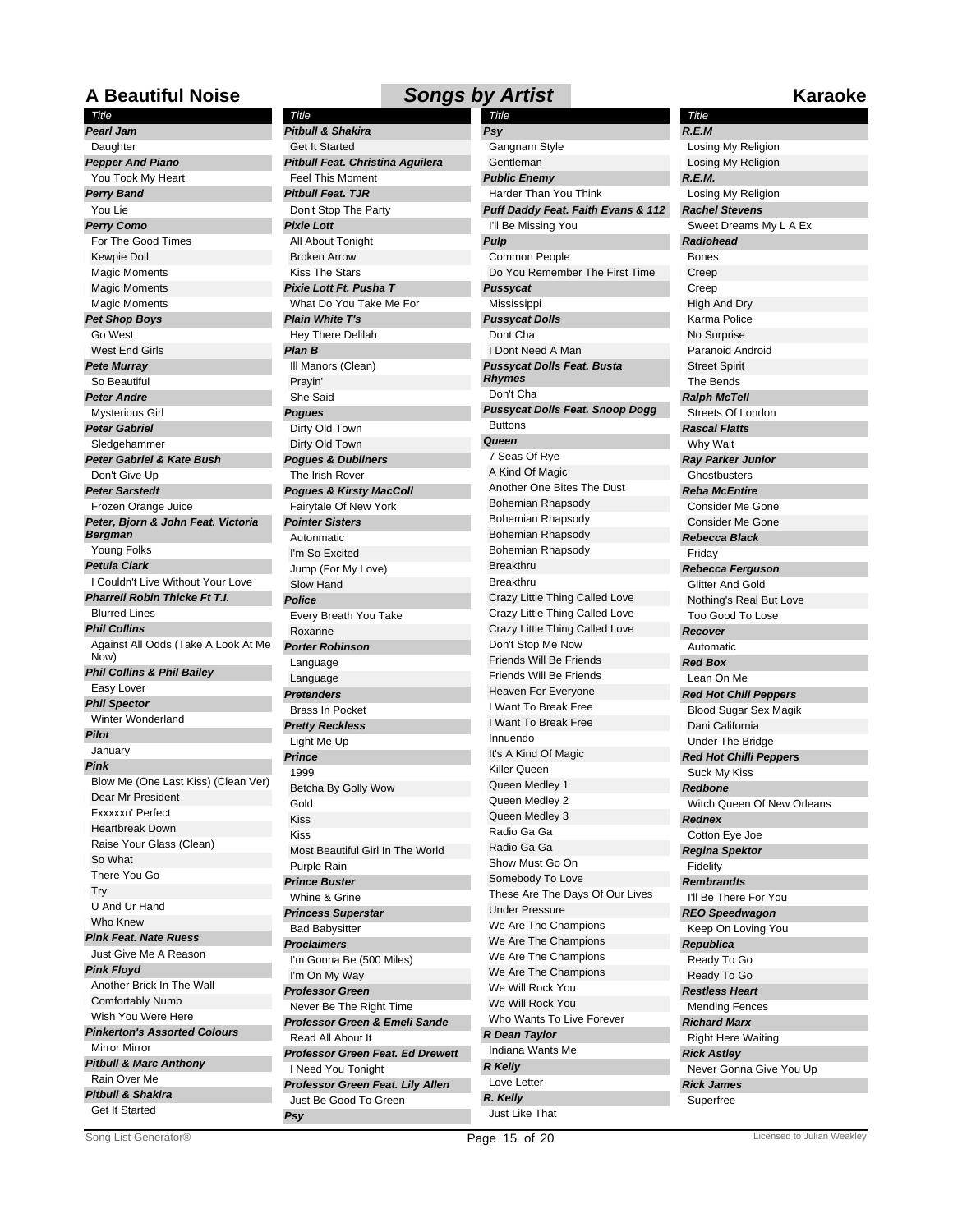Kids

*Title*

*Robbie Williams* **Candy** 

## *Title Ricky Martin* Livin' La Vida Loca Livin' La Vida Loca Livin' La Vida Loca *Ricky Nelson* Hello Mary Lou It's Late *Right Said Fred* I'm Too Sexy I'm Too Sexy I'm Too Sexy *Righteous Brothers* Unchained Melody Unchained Melody You've Lost That Loving Feeling You've Lost That Loving Feeling *Rihanna* California King Bed California King Bed Cheers (Drink To That) (Clean Version) Diamonds Only Girl (In The World) Only Girl (In The World) Rude Boy S.O.S **Stav** Take A Bow Te Amo Where Have You Been You Da One (Clean) *Rihanna & Calvin Harris* We Found Love *Rihanna & Drake* What's My Name *Rihanna & Jay Z* Umbrella *Rihanna & Nicki Minaj* Raining Men *Rihanna Feat. Jay-Z* Umbrella *Rihanna Feat. Young Jeezy* **Hard** *Rise Against* Savior *Rita Coolidge* I'd Rather Leave While I'm In Love *Rita Ora* How We Do (Party) How We Do (Party) Radioactive Roc The Life (Clean Ver) Shine Ya Light *Rita Ora & Tinie Tempa* R.I.P *Ritchie Valens* La Bamba *Rizzle Kicks* Down With The Trumpets Mama Do The Hump (Clean) Traveller's Chant

The Road To Mandalay Well Did You Evah Angels Angels Angels Angels (Acoustic Version) Be A Boy Different Feel Have You Met Miss Jones I Will Talk & Hollywood Will Listen It Was A Very Good Year Knutsford City Limits Lazy Days Let Love Be Your Energy Mack The Knife Me & My Shadow Millennium Millennium Morning Sun Mr Bojangles No Regrets Rock DJ She's Madonna Something Stupid Shame Something Stupid Simply Irresistable If We Fall In Love Tonight Maggie May Maggie May Oh No Not My Baby Sailing Tom Trauberts Blue Watching You *Robbie Williams* Ain't That A Kick In The Head *Robbie Williams & Gary Barlow* Shame *Robbie Williams & Nicole Kidman* Something Stupid *Robert Palmer* Addicted To Love *Roberta Flack* Killing Me Softly (With His Song) *Robson & Jerome* I Believe *Robyn Feat. Kleerup* With Every Heartbeat *Rocky Horror Picture Show* Time Warp *Rocky Horror Show,* Time Warp *Rod Stewart* I Don't Want To Talk About It *Roger Miller* King Of The Road *Rogue Traders* Voodoo Child *Roll Deep* Good Times **Page 16 of 20** List Generator® 20 Licensed to Julian Weakley

## Rolling Stones Medley Oh Pretty Woman Only The Lonely She's A Mystery To Me You Got It You Got It Sugar Baby Love Feel The Love Reach Bom Bom *Title Roll Deep* Green Light *Rolling Stones* Brown Sugar *Ronan Keating Feat. Lulu* We've Got Tonight *Ronan Tynan* Too Ra Loo Ra Loo Ra (That's An Irish Lullaby) *Ronettes* Be My Baby *Ronnie Dunn* Bleed Red *Ronnie Milsap* (Theres) No Gettin' Over Me *Rosanne Cash* Tennessee Flat Top Box *Rose Royce* Car Wash *Rose Tattoo* Bad Boy For Love *Roxette* The Look *Roy Clark* Come Live With Me And Be My Love *Roy Orbison* Dream Baby (How Long Must I Dream) *Rubettes* Juke Box Jive *Rudimental & John Newman* Feel The Love *Rudimental Feat. Ella Eyre* Waiting All Night *Rudimental Feat. John Newman And Alex Clare* Not Giving In *Rumer* Slow *Russ Abbot* Atmosphere *S Club 7* Don't Stop Moving *Sade* Soldier Of Love *Sailor* Girls, Girls, Girls *Salt-N-Pepa* Push It *Sam And The Womp* Bom Bom *Sam Brown* Stop *Sam Smith Naughty Boy Ft*

Help Me Make It Through The Night Always Something There To Remind Me Long Live Love Long Live Love Puppet On A String Puppet On A String Angel Building A Mystery Fallen Full Of Grace I Love You I Will Remember You Prayer Of Saint Francis Sweet Surrender When She Loved Me Misty Moonlight In Vermont 30 Days All Fired Up Faster Gentleman Higher Missing You My Heart Takes Over Notorious N17 I Don't Feel Like Dancin' Only The Horses Only The Horses *Title Sam Smith Naughty Boy Ft* La La La *Sammi Smith* Help Me Make It Through The Night *Sandi Thom* I Wish I Was A Punk Rocker *Sandie Shaw* Always Something There To Remind Me *Santana* Black Magic Woman *Santana Ft Rob Thomas* Smooth *Sara Bareilles* Love Song *Sarah McLachlan* Adia *Sarah Vaughn* It Might As Well Be Spring *Saturdays* 30 Days *Saturdays Feat. Sean Paul* What About Us *Savage Garden* Truly Madly Deeply *Saw Doctors* I Used To Love Her *Scissor Sisters* Fire With Fire *Scissor Sisters Vs. Krystal Pepsy* Shady Love *Scott Walker* Joanna

When I Was A Youngster *Robbie Williams* Better Man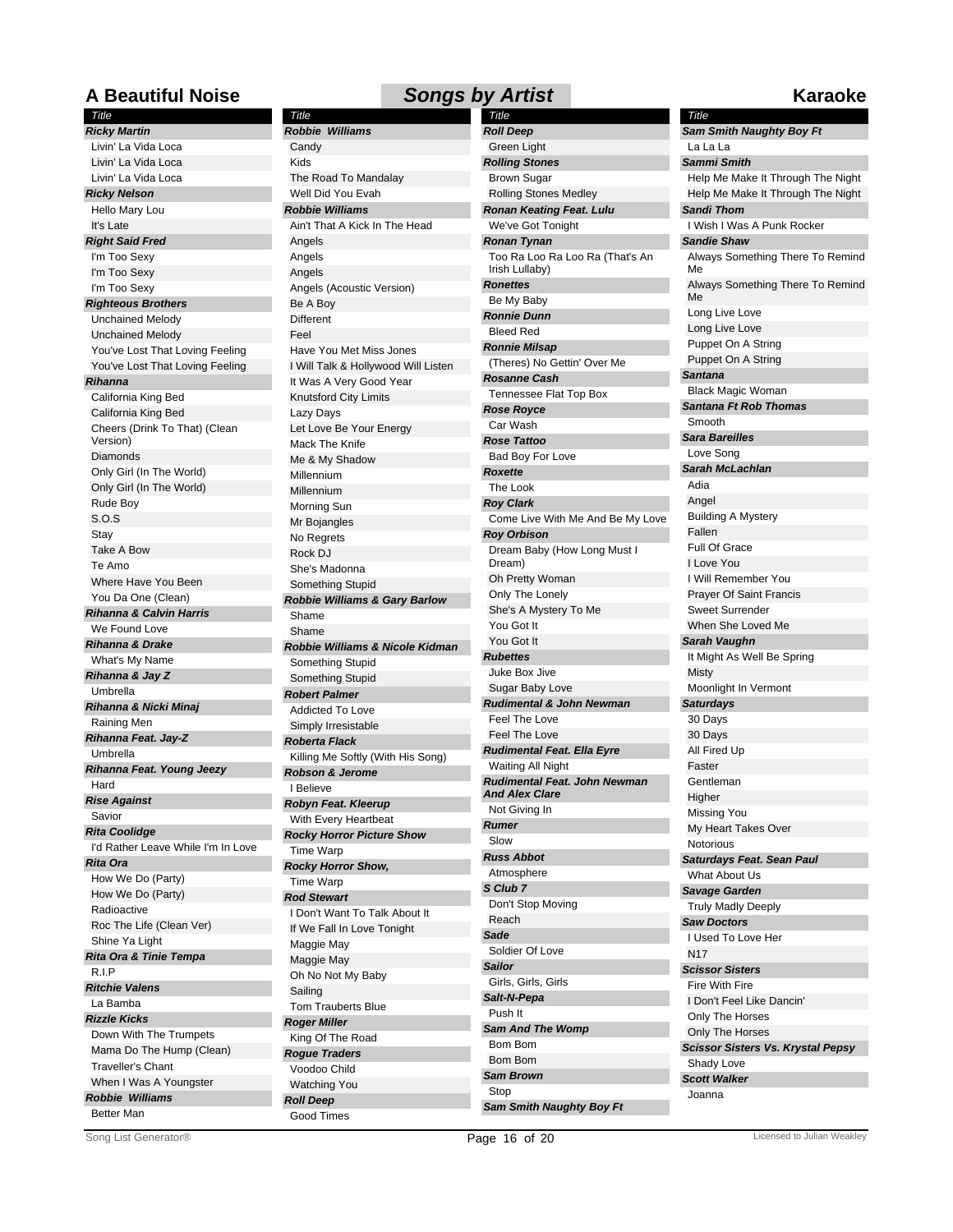## *Title Scouting For Girls* Love How It Hurts This Ain't A Love Song *Screaming Jets* Better *Script* For The First Time For The First Time If You Could See Me Now Nothing Six Degrees Of Separation Clean *Script & B.O.B.* Walk Away *Script & Will.I.Am* Hall Of Fame *Seal* Crazy *Sean Kingston* Beautiful Girls Beautiful Girls Party All Night (Sleep All Day) *Sean Kingston & Justin Bieber* Eenie Meenie *Sean Paul* She Doesn't Mind *Searchers* Bumble Bee Love Potion No 9 Love Potion Number Nine Needles & Pins Needles & Pins Searchers Medley Sugar & Spice Sugar And Spice Sweets For My Sweet When You Walk In The Room When You Walk In The Room When You Walk In The Room *Selecter* On My Radio *Selena Gomez* Come And Get It *SFG050-01* Presley, Elvis *SFG050-02* Presley, Elvis *SFG050-03* Presley, Elvis *SFG050-04* Presley, Elvis *SFG050-05* Presley, Elvis *SFG050-07* Presley, Elvis *SFG050-08* Presley, Elvis *SFG050-09* Presley, Elvis *SFG050-10* Presley, Elvis *SFG050-12* Presley, Elvis *SFG050-13* Presley, Elvis

| Title                                                    |  |
|----------------------------------------------------------|--|
| SFG050-14                                                |  |
| Presley, Elvis                                           |  |
| SFG050-15                                                |  |
| Presley, Elvis                                           |  |
| Sha Na Na                                                |  |
| <b>Blue Moon</b>                                         |  |
| Born To Hand Jive                                        |  |
| Hound Dog                                                |  |
| Tears On My Pillow                                       |  |
| Those Magic Changes                                      |  |
| <b>Shakespear's Sister</b>                               |  |
| Stay                                                     |  |
| <b>Shakin' Stevens</b>                                   |  |
| Green Door                                               |  |
| Merry Christmas Everyone                                 |  |
| This Ole House                                           |  |
| <b>Shakira</b>                                           |  |
| Waka Waka                                                |  |
| Whenever Wherever                                        |  |
| Whenever Wherever                                        |  |
| Shakira Feat. Wyclef Jean                                |  |
| Hips Dont Lie                                            |  |
| Hips Don't Lie                                           |  |
| Sham 69                                                  |  |
| If The Kids Are United                                   |  |
| <b>Shania Twain</b>                                      |  |
| Man! I Feel Like A Woman<br>Man! I Feel Like A Woman     |  |
|                                                          |  |
| No One Needs To Know                                     |  |
| That Don't Impress Me Much                               |  |
| That Don't Impress Me Much                               |  |
| What Made You Say That<br>Whose Bed Have Your Boots Been |  |
| Under                                                    |  |
| <b>Shawn Camp</b>                                        |  |
| Fallin' Never Felt So Good                               |  |
| <b>Shayne Ward</b>                                       |  |
| Gotta Be Somebody                                        |  |
| <b>Shenandoah</b>                                        |  |
| Sunday In The South                                      |  |
| <b>Sherbet</b>                                           |  |
| Howzat                                                   |  |
| <b>Sheryl Crow</b>                                       |  |
| A Change Would Do You Good                               |  |
| All I Wanna Do                                           |  |
| All I Wanna Do                                           |  |
| <b>Shinedown</b>                                         |  |
| Diamond Eyes (Boom Lay Boom Lay                          |  |
| Boom)                                                    |  |
| The Crow And The Butterfly                               |  |
| <b>Shontelle</b>                                         |  |
| Impossible                                               |  |
| T-Shirt                                                  |  |
| Showaddywaddy                                            |  |
| Under The Moon Of Love                                   |  |
| <b>Showboat</b>                                          |  |
| Can't Help Lovin' Dat Man                                |  |
| Can't Help Lovin' Dat Man                                |  |
| Old Man River                                            |  |
| Old Man River                                            |  |
| Sidney Samson Feat. Wizard<br>Sleeve                     |  |
| Riverside (Let's Go)                                     |  |
| <b>Silk</b>                                              |  |
|                                                          |  |

## Tomorrow Bridge Over Troubled Water Don't You (Forget About Me) Aint That A Lot Of Love Holding Back The Years Holding Back The Years Say You Love Me You Make Me Feel Brand New Your Eyes Nothing Compares 2 U Nothing Compares 2 U Nothing Compares 2 U Nothing Compares 2 U We Are Family Kiss Me Day Dreamin I'll Meet You At Midnight Lay Back In The Arms Of Someone Living Next Door To Alice Living Next Door To Alice Living Next Door To Alice Mexican Girl Oh Carol Only You *Title Silk* Forever & Ever *Silverchair* Straight Lines *Simon & Garfunkel* Bridge Over Troubled Water *Simple Minds* Alive And Kicking *Simple Plan & Sean Paul* Summer Paradise *Simply Red* A New Flame *Sinead O'Connor* Nothing Compares 2 U *Sinitta* So Macho *Sir Mix A Lot* Baby Got Back *Sister Sledge* We Are Family *Six D* Best Damn Night *Sixpence None The Richer* Kiss Me *Skepta* Rescue Me *Skyhooks* Horror Movie *Slade* Merry Xmas Everybody *Slim Dusty* Old Time Country Halls *Smiths* This Charming Man *Smokie* Be My Baby *Sneaker Pimps* 6 Underground *Snoop Dogg* Sweat

| Title                   |                                   |
|-------------------------|-----------------------------------|
| <b>Snow Patrol</b>      |                                   |
|                         | Called Out In The Dark            |
| <b>Chasing Cars</b>     |                                   |
| <b>Soft Cell</b>        |                                   |
| <b>Tainted Love</b>     |                                   |
| <b>Tainted Love</b>     |                                   |
| <b>Solomon Burke</b>    |                                   |
| Cry To Me               |                                   |
|                         |                                   |
| <b>Sonny &amp; Cher</b> |                                   |
| I Got You Babe          |                                   |
| Soul II Soul            |                                   |
| <b>Back To Life</b>     |                                   |
| <b>Sound Of Music</b>   |                                   |
|                         | Climb Every Mountain              |
| Edelweis                |                                   |
| Sound Of Music          |                                   |
|                         | <b>Sound Of Music, The</b>        |
|                         | Climb Every Mountain              |
| <b>Edelweiss</b>        |                                   |
| Sound Of Music          |                                   |
| Soundgarden             |                                   |
| Spoonman                |                                   |
| <b>South Pacific</b>    |                                   |
|                         | I'm Gonna Wash That Man           |
|                         | I'm Gonna Wash That Man           |
|                         | Some Enchanted Evening            |
|                         | Some Enchanted Evening            |
|                         |                                   |
| Space                   |                                   |
| Neighbourhood           |                                   |
|                         | Space & Cerys Of Catatonia        |
|                         | <b>Ballad Of Tom Jones</b>        |
| <b>Spandau Ballet</b>   |                                   |
| Gold                    |                                   |
| True                    |                                   |
| <b>Spice Girls</b>      |                                   |
| Stop                    |                                   |
| Wannabe                 |                                   |
| Wannabe                 |                                   |
| Wannabe                 |                                   |
|                         | Who Do You Think You Are          |
| <b>Spiderbait</b>       |                                   |
| <b>Black Betty</b>      |                                   |
| <b>Spin Doctors</b>     |                                   |
| Two Princes             |                                   |
| <b>Two Princes</b>      |                                   |
| <b>St Etienne</b>       |                                   |
|                         | He's On The Phone                 |
| Stakka Bo               |                                   |
| Here We Go              |                                   |
|                         |                                   |
| <b>Stan Getz</b>        |                                   |
| Girl From Ipanema       |                                   |
| Stan, Alexandra         |                                   |
| Mr Saxobeat             |                                   |
| <b>Starship</b>         |                                   |
|                         | Nothing's Gonna Stop Us Now       |
|                         | Nothing's Gonna Stop Us Now       |
| <b>Status Quo</b>       |                                   |
| Caroline                |                                   |
| Down Down               |                                   |
|                         | <b>Pictures Of Matchstick Men</b> |
|                         | Rockin All Over The World         |
|                         | <b>Whatever You Want</b>          |
|                         | Whatever You Want                 |
|                         | When You Walk In The Room         |
|                         |                                   |

**Page 17 of 20** Licensed to Julian Weakley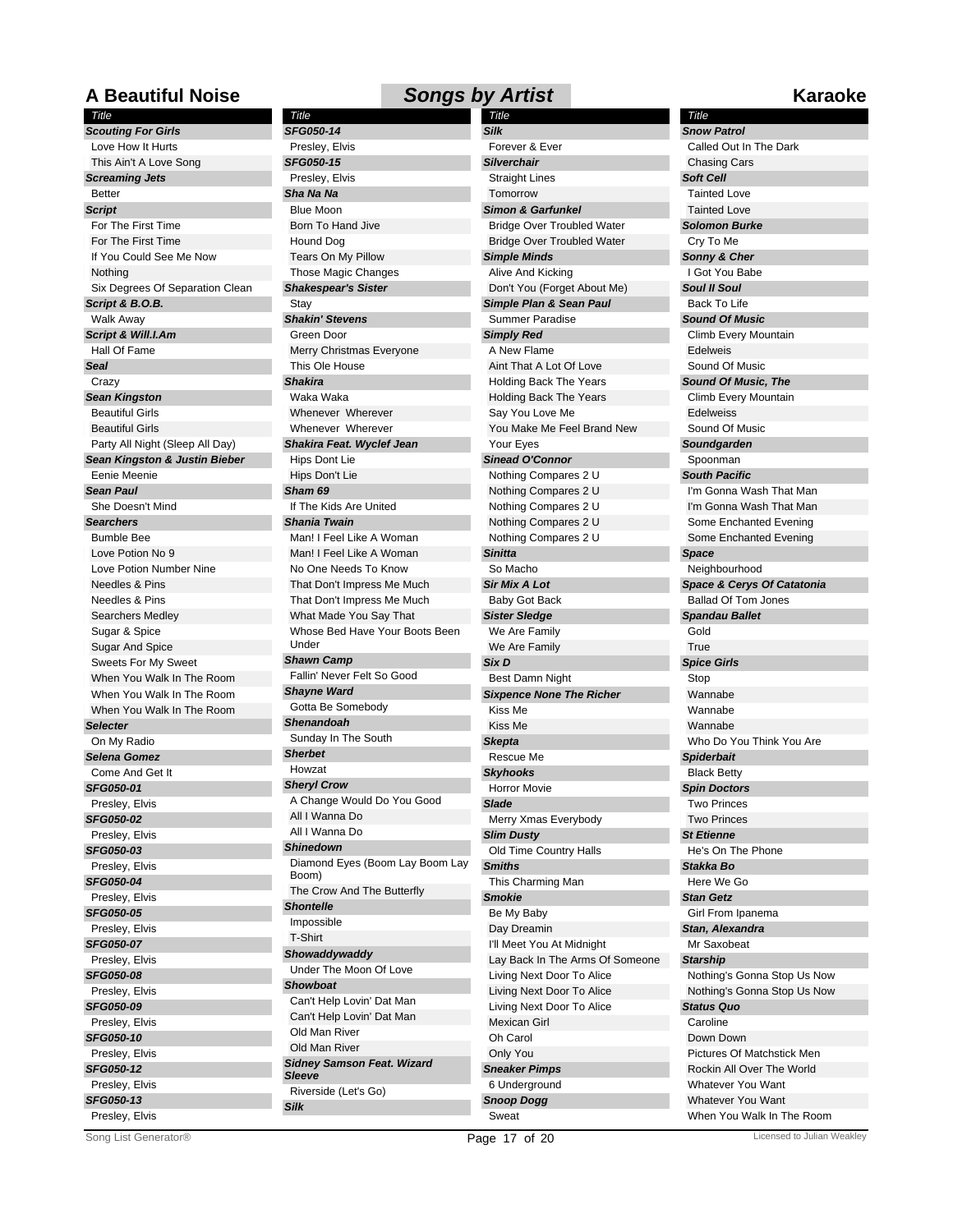## *Title Stealers Wheel* Stuck In The Middle With You Stuck In The Middle With You *Steel Magnolia* Last Night Again *Stephen 'TinTin Duffy* Kiss Me *Steppenwolf* Born To Be Wild Born To Be Wild *Steps* Thank Abba For The Music *Stereophonics* Bartender & The Thief Bartender & The Thief Dakota Handbags & Gladrags Have A Nice Day Have A Nice Day Hurry Up And Wait Hurry Up And Wait I Wouldnt Believe Your Radio I Wouldn't Believe Your Radio Just Looking Just Looking Mama Told Me Not To Come Maybe Tomorrow Moviestar Mr Writer Pick A Part Thats New Pick A Part That's New Step On My Old Size Nines Step On My Old Size Nines Superman Vargas 2 Times *Steve Earl* Galway Girl *Steve Harley & Cockney Rebel* Make Me Smile (Come Up And See Me) *Steve Holy* Love Don't Run *Steve Miller Band* Abracadabra *Stevie Nicks* Talk To Me *Stevie Nicks & Tom Petty & The Heartbreakers* Stop Draggin' My Heart Around *Stevie Wonder* For Once In My Life From The Bottom Of My Heart I Just Called To Say I Love You I Just Called To Say I Love You Isn't She Lovely MCheri Amour Part Time Lover **Superstition** You Are The Sunshine Of My Life *Sting* Fields Of Gold *Stockard Channing* Look At Me, I'm Sandra Dee There Are Worst Things I Could Do

*Sylvia*

| ၁ပၢys ပ <sub>ု</sub>                      |                          |
|-------------------------------------------|--------------------------|
| Title                                     |                          |
| <b>Stone Roses</b>                        | J.                       |
| <b>Mersey Paradise</b>                    |                          |
| <b>Stone Temple Pilots</b><br>Vasoline    | ł,                       |
| <b>Stooshe</b>                            | $\overline{a}$           |
| <b>Black Heart</b>                        |                          |
| <b>Black Heart</b>                        | $\overline{\phantom{a}}$ |
| My Man Music                              |                          |
| Slip                                      |                          |
| Waterfalls                                |                          |
| <b>Stooshe Feat. Travie McCoy</b>         | $\overline{\phantom{a}}$ |
| Love Me                                   |                          |
| <b>Stranglers</b>                         |                          |
| Nice N Azy                                |                          |
| No More Heroes                            | $\overline{a}$           |
| Strange Little Girl                       |                          |
| <b>Stunning</b>                           |                          |
| Brewing Up A Storm                        |                          |
| <b>Stylistics</b>                         | $\overline{\phantom{a}}$ |
| Rockin' Roll Baby                         |                          |
| <b>Sugarbabes</b>                         |                          |
| About You Now                             |                          |
| <b>About You Now</b>                      |                          |
| Push The Button                           |                          |
| Push The Button                           |                          |
| Wear My Kiss                              |                          |
| <b>SugarHill Gang</b><br>Rapper's Delight |                          |
| <b>Sugarland</b>                          |                          |
| All I Want To Do                          |                          |
| <b>Baby Girl</b>                          |                          |
| <b>Baby Girl</b>                          |                          |
| <b>Sunny Cowgirls</b>                     |                          |
| Summer                                    | $\overline{a}$           |
| Supergrass                                |                          |
| Pumping On Your Stereo                    |                          |
| <b>Supertramp</b>                         |                          |
| <b>Bloody Well Right</b>                  | $\overline{a}$           |
| <b>Breakfast In America</b>               |                          |
| <b>Supremes</b>                           |                          |
| <b>Baby Love</b>                          |                          |
| Come See About Me                         |                          |
| The Happening                             |                          |
| Where Did Our Love Go                     |                          |
| <b>Survivor</b>                           |                          |
| Eye Of The Tiger<br>Suzi Quatro           |                          |
| Devil Gate Drive                          |                          |
| <b>Devil Gate Drive</b>                   |                          |
| <b>Suzi Quatro &amp; Chris Norman</b>     |                          |
| Stumblin' In                              |                          |
| Sway                                      |                          |
| Level Up                                  |                          |
| <b>Swedish House Mafia</b>                |                          |
| Don't You Worry Child                     |                          |
| Save The World                            |                          |
| Swedish House Mafia Feat. Pharrell        |                          |
| One (Your Name)                           |                          |
| <b>Sweet</b>                              |                          |
| <b>Ballroom Blitz</b>                     |                          |
| <b>Ballroom Blitz</b>                     |                          |
| Swingin' Blue Jeans                       |                          |
| Hippy Hippy Shake                         |                          |

## Telling The World Troublemaker Flood Patience D I V O R C E D.I.V.O.R.C.E Good Lovin' (Makes It Right) Kids (Say The DarndestThings) Stand By Your Man Stand By Your Man Stand By Your Man Stand By Your Man Stand By Your Man I Knew You Were Trouble Love Story Mine Our Song Speak Now The Story Of Us We Are Never Ever Getting Back Together We Are Never Ever Getting Back **Together** Seasons In The Sun *Title Sylvia* Y Viva Espana *System Of A Down* Toxicity *T- Spoon* Sex On The Beach *Taio Cruz* Dynamite *Taio Cruz Feat. Ke\$ha* Dirty Picture *Taio Cruz Ft. Flo Rida* Hangover *Take That* Back For Good *Talking Heads* And She Was *Tammin* Whatever Will Be *Tammy Wynette* Another Lonely Song *Tanya Tucker* Here's Some Love *Tasmin Archer* Sleeping Satellite *Taylor Swift*  $22$ *Tears For Fears* Everybody Wants To Rule The World *Temple Cloud* One Big Family *Temptations* My Girl *Terry Jacks* Seasons In The Sun *Texas* Say What You Want *The Fugees* Killing Me Softly *The The* Infected

| Title                                                    |
|----------------------------------------------------------|
| <b>The Village People</b>                                |
| In The Navy                                              |
| <b>The Wanted</b>                                        |
| <b>Gold Forever</b>                                      |
| The Who                                                  |
| My Generation                                            |
| <b>Theme From Mash</b>                                   |
| Suicide Is Painless                                      |
| <b>Thin Lizzy</b>                                        |
| Boys Are Back In Town                                    |
| Dancin In The Moonlight                                  |
| Jail Break                                               |
| Rosalie                                                  |
| Sarah                                                    |
| <b>The Rocker</b>                                        |
| Waiting For An Alibi                                     |
| Whiskey In The Jar                                       |
| <b>Three Days Grace</b>                                  |
| The Good Life                                            |
| World So Cold                                            |
| <b>Thunder</b>                                           |
| A Better                                                 |
| Love Walked In                                           |
| <b>Tiffany</b>                                           |
| I Think We're Alone Now                                  |
| <b>Tiffany Evans</b>                                     |
| I'll Be There                                            |
| <b>Tight Fit</b>                                         |
| Lion Sleeps Tonight                                      |
| <b>Tim McGraw</b>                                        |
| Southern Voice                                           |
| Timbaland & David Guetta & Pitbull                       |
| Pass At Me (Clean Version)<br>Timbaland Feat. Katy Perry |
| If We Ever Meet Again                                    |
| Timbaland Feat. Keri Hilson                              |
| The Way I Are                                            |
| <b>Timbaland Presents OneRepublic</b>                    |
| Apologize                                                |
| <b>Timberland Feat. Justin Timberlake</b>                |
| Carry Out                                                |
| <b>Timmy Mallet</b>                                      |
|                                                          |
| Itsy Bitsy Teeny Weeny Yellow Polka<br>Dot Bikini        |
| Tina Arena                                               |
| Chains                                                   |
| <b>Tina Charles</b>                                      |
| I Love To Love                                           |
| <b>Tina Turner</b>                                       |
| Nutbush City Limits                                      |
| Nutbush City Limits                                      |
| Proud Mary                                               |
| The Best                                                 |
| The Best                                                 |
| What's Love Got To Do With It                            |
| <b>Tinchy Stryder</b>                                    |
| Off The Record                                           |
|                                                          |
|                                                          |
| <b>Tinchy Stryder &amp; Dappy</b>                        |
| Spaceship                                                |
| <b>Tinchy Stryder Ft. Pixie Lott</b>                     |
| Bright Lights<br>Tinchy Stryder, Tinchy & Dappy          |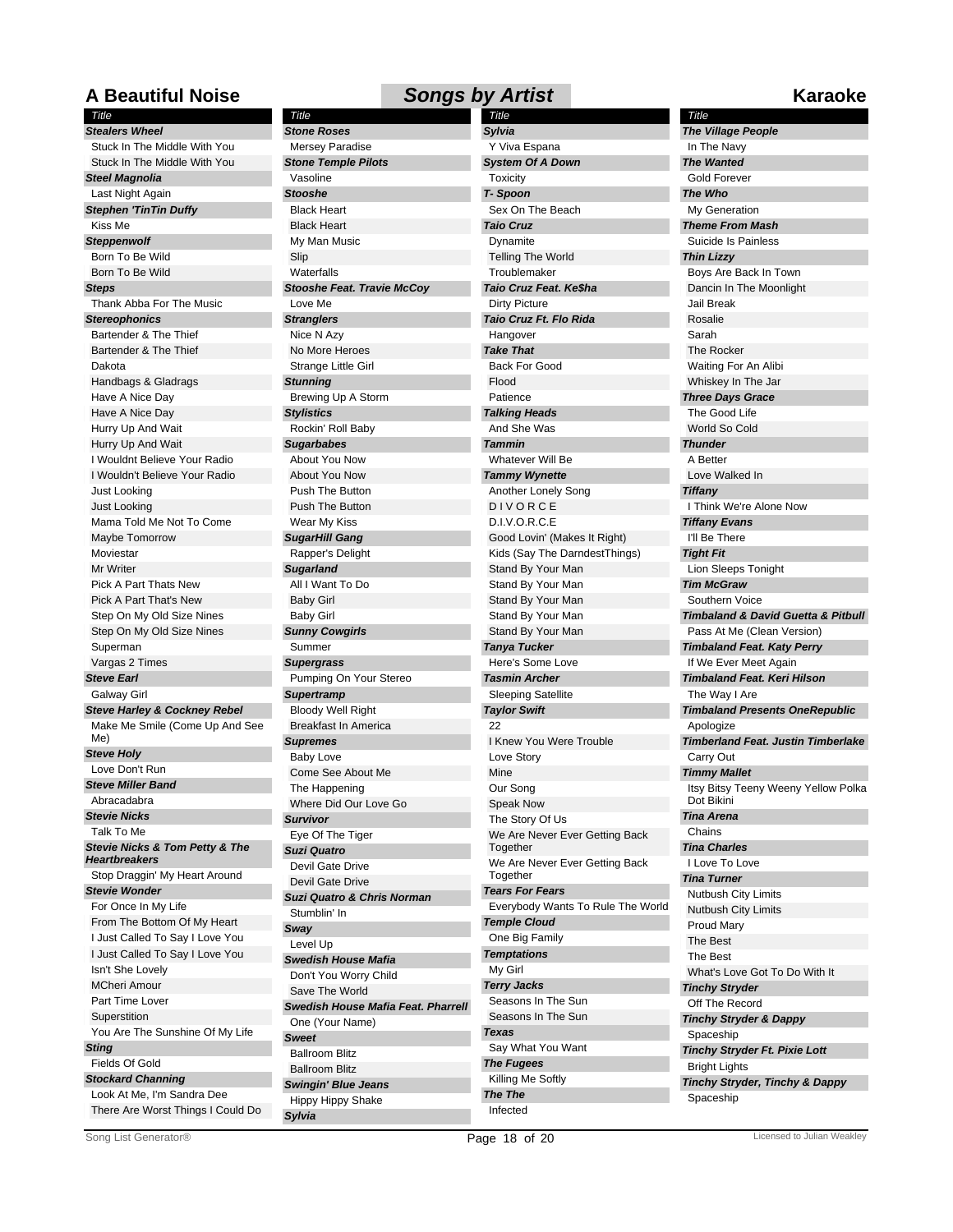## *Title Ting Tings* That's Not My Name That's Not My Name

*Tinie Tempah* Frisky Pass Out Written In The Stars (Clean) *Tinie Tempah & Eric Turner* Written In The Stars *Tinie Tempah & Kelly Rowland* Invincible *Tinie Tempah Ft Wiz Khalifa* Till I'm Gone (Clean Version) *Tobymac* Hold On *Tom Jones* Daughter Of Darkness Delilah Delilah Delilah Green Green Grass Of Home I'm Coming Home It's Not Unusual It's Not Unusual It's Not Unusual **Thunderball** Till What's New Pussycat What's New Pussycat You Can Leave Your Hat On You Can Leave Your Hat On *Tom Jones & Mousee T* Sex Bomb *Tom Jones And Stereophonics* Mama Told Me Not To Come *Tom Odell* Another Love *Tommy James And Shondells* Mony Mony *Tommy Roe* **Dizzy** The Folk Singer *Tone Loc* Funky Cold Medina *Toni Basil* **Mickey** *Toni Braxton* Breathe Again Yesterday *Tony Bennett* I Left My Heart In San Francisco I Left My Heart In San Francisco *Tony Christie* Avenues & Alleyways Is This The Way To Amarillo Is This The Way To Amarillo Merry Christmas Everone *Toploader* Dancing' In The Moonlight *Toto* Africa Hold The Line

## Time Is Everything Bantry Bay **Carrickfergus** Come Back Paddy Reilly Come Back To Erin Cottage In Old Donegal Courtin' In The Kitchen Danny Boy Galway Bay Gentle Mother Gypsy Rover Harrigan Hi For The Beggarman How Can You Buy Killarney I Am A Rover If You're Irish Come In To The Parlour Ireland My Home Irish Lullaby Irish Molly 'O Isle Of Innisfree It's A Long Way To Tipperary Lanigans Ball Let Him Go Let Him Tarry Molly Malone (Cockles & Mussels) Mother Macree Old Skibbereen On Mother Kelly's Doorstep Paddy Lie Back (Paddy Lie Back) Paddy McGinty's Goat Peggy Gordon Phil The Fluters Ball Rose Of Killarney She Moved Through The Fair Slattery's Mounted Foot Star Of The County Down Suil A Ruin The Boston Burglar The Boys Of County Armagh The Fields Of Athenry The Gem Of The Roe The Hills Of Connemara The Mountains Of Mourne The Rose Of Tralee The Wearing Of The Green The Wild Colonial Boy The Wild Rover When I Grow Too Old To Dream When Irish Eyes Are Smiling With My Shillelagh Under My Arm You're Gonna Love Yourself (In The Morning) Hey Soul Sister Marry Me *Title Trace Adkins* This Ain't No Love Song *Trad* A Mother Love's A Blessing *Trad Irish National Choir* Finnegan's Wake *Traditional* The Ways To Love A Man *Train* Drive By

## Driftwood Flowers In The Window Side Sing Turn Why Does It Always Rain On Me Why Does It Always Rain On Me Why Does It Always Rain On Me Why Does It Always Rain On Me Writing To Reach You Even The Bad Times Are Good Even The Bad Times Are Good Here Comes My Baby Silence Is Golden Silence Is Golden Suddenly You Love Me Suddenly You Love Me Simply Amazing Simply Amazing Wild Thing Young She'd Rather Be With Me Beautiful Day City Of Blinding Lights Electrical Storm Elevation Get On Your Boots Get On Your Boots Hands That Built America Hold Me, Thrill Me, Kiss Me, Kill Me *Title Transvision Vamp* I Want Your Love *Trashmen* Surfing Bird *Traveling Wilburys* End Of The Line *Travie McCoy Feat. Bruno Mars* Billionaire *Travis* Coming Around *Tremeloes* Call Me Number One *Tremoloes* Even The Bad Times Are Good *Trey Songz* Love Faces *Trio* Da Da Da *Trisha Yearwood* She's In Love With The Boy *Troggs* Wild Thing *Troy Olson* Summer Thing *Tulisa* Sight Of You *Tulisa & Tyga* Live It Up (Clean Ver) *Turtles* Elenore *TV Rock Feat. Seany B* Flaunt It *U2* All Because Of You

I'll Go Crazy If I Don't Go Crazy Tonight Magnificent Original Of The Species Sometimes You Cant Make It On Your Own Staring At The Sun Stuck In A Moment The Sweetest Thing The Sweetest Thing Vertigo Walk On With Or Without You Can't Help Falling In Love (With You) Can't Help Falling In Love (With You) Come Back Darling Don't Break My Heart Higher Ground Homely Girl Kingston Town Kingston Town Many Rivers To Cross Red Red Wine Red Red Wine The Train Is Coming Lemme See Lemme See More Scream Scream There Goes My Baby Brown Eyed Girl Moondance One Irish Rover Ice Ice Baby We'll Meet Again We'll Meet Again White Cliffs Of Dover *Title U2* I Still Haven't Found What I'm Looking For *UB40* Breakfast In Bed *UB40 & Chrissie Hynde* I Got You Babe *Union J* Carry You *Usher* Climax *Usher Feat. Will.I.Am* O.M.G *V V Brown* Shark In The Water *Val Doonican* Walk Tall *Van Morrison* Brown Eyed Girl *Vanilla Ice* Ice Ice Baby *Vato Gonzalez Ft Foreign Beggars* Badman Riddim (Jump) *Vera Lynn* My Son My Son

China In Your Hand

*T'Pau*